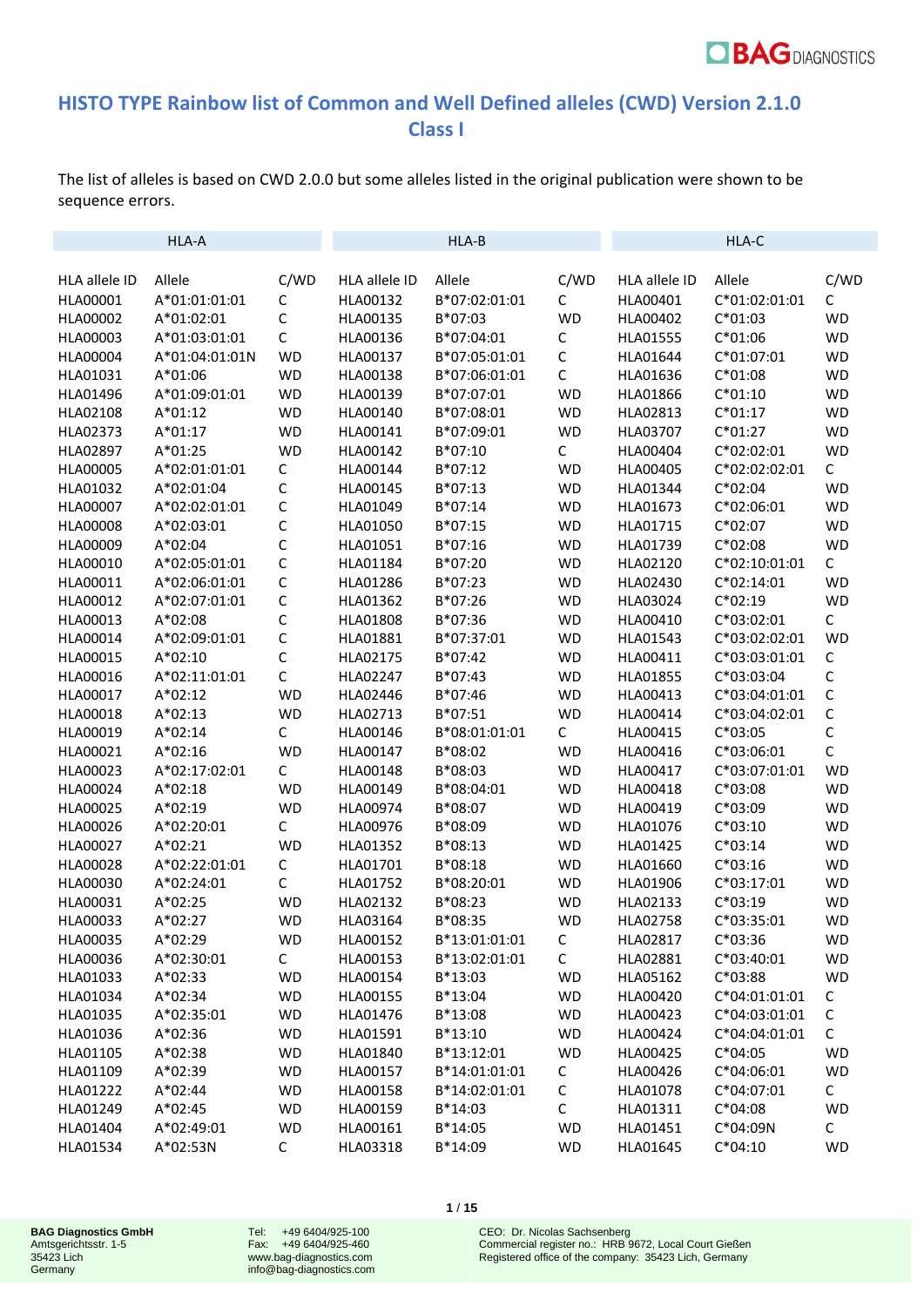

|                 | HLA-A          |             |          | HLA-B          |             |          | <b>HLA-C</b>  |              |
|-----------------|----------------|-------------|----------|----------------|-------------|----------|---------------|--------------|
|                 |                |             |          |                |             |          |               |              |
| HLA01610        | A*02:58        | <b>WD</b>   | HLA00162 | B*15:01:01:01  | $\mathsf C$ | HLA01851 | C*04:13:01:01 | <b>WD</b>    |
| HLA01665        | A*02:60:01     | С           | HLA00163 | B*15:01:01:02N | <b>WD</b>   | HLA02511 | $C*04:19$     | <b>WD</b>    |
| HLA01735        | $A*02:63$      | <b>WD</b>   | HLA00165 | B*15:02:01:01  | $\mathsf C$ | HLA02831 | $C*04:27$     | <b>WD</b>    |
| HLA01760        | A*02:64:01     | <b>WD</b>   | HLA00166 | B*15:03:01:01  | С           | HLA05916 | $C*04:82$     | <b>WD</b>    |
| HLA02028        | A*02:74:01     | <b>WD</b>   | HLA00167 | B*15:04:01:01  | <b>WD</b>   | HLA00427 | C*05:01:01:01 | C            |
| HLA02233        | A*02:84        | <b>WD</b>   | HLA00168 | B*15:05:01     | <b>WD</b>   | HLA03586 | C*05:01:01:02 | <b>WD</b>    |
| HLA02235        | A*02:85        | <b>WD</b>   | HLA00169 | B*15:06        | <b>WD</b>   | HLA01174 | $C*05:04:01$  | <b>WD</b>    |
| HLA02248        | A*02:86:01     | <b>WD</b>   | HLA00170 | B*15:07:01:01  | С           | HLA01602 | C*05:05:01    | <b>WD</b>    |
| HLA02321        | A*02:87        | <b>WD</b>   | HLA00171 | B*15:08:01     | C           | HLA01832 | $C*05:07N$    | <b>WD</b>    |
| HLA02468        | A*02:93:01     | <b>WD</b>   | HLA00172 | B*15:09:01     | C           | HLA01843 | $C*05:08$     | <b>WD</b>    |
| HLA02501        | A*02:96        | <b>WD</b>   | HLA00173 | B*15:10:01:01  | C           | HLA01856 | $C*05:09:01$  | <b>WD</b>    |
| HLA02936        | A*02:119       | <b>WD</b>   | HLA00174 | B*15:11:01     | C           | HLA01907 | $C*05:10$     | <b>WD</b>    |
| HLA02956        | A*02:122       | <b>WD</b>   | HLA00175 | B*15:12:01     | С           | HLA02586 | $C*05:14$     | <b>WD</b>    |
| HLA02957        | A*02:123       | <b>WD</b>   | HLA00176 | B*15:13:01     | C           | HLA00430 | C*06:02:01:01 | $\mathsf{C}$ |
| HLA03096        | A*02:131:01:01 | <b>WD</b>   | HLA00177 | $B*15:14$      | <b>WD</b>   | HLA02561 | C*06:02:01:02 | <b>WD</b>    |
| HLA03181        | A*02:137       | <b>WD</b>   | HLA00178 | B*15:15:01:01  | $\mathsf C$ | HLA00432 | $C*06:04:01$  | <b>WD</b>    |
| HLA00037        | A*03:01:01:01  | $\mathsf C$ | HLA00179 | B*15:16:01:01  | С           | HLA01258 | $C*06:06$     | <b>WD</b>    |
| HLA01960        | A*03:01:01:03  | <b>WD</b>   | HLA00180 | B*15:17:01:01  | С           | HLA01301 | $C*06:07$     | <b>WD</b>    |
| HLA00038        | A*03:01:02     | <b>WD</b>   | HLA00181 | B*15:18:01:01  | C           | HLA01628 | $C*06:08$     | <b>WD</b>    |
| HLA00039        | A*03:01:03     | <b>WD</b>   | HLA00183 | B*15:20        | <b>WD</b>   | HLA01681 | C*06:09:01    | <b>WD</b>    |
| HLA00040        | A*03:02:01     | C           | HLA00184 | B*15:21:01:01  | С           | HLA04299 | $C*06:27$     | <b>WD</b>    |
| HLA01107        | A*03:05:01     | C           | HLA00186 | $B*15:23$      | <b>WD</b>   | HLA00433 | C*07:01:01:01 | С            |
| HLA01251        | A*03:06        | <b>WD</b>   | HLA00187 | B*15:24:01     | С           | HLA00992 | C*07:01:02:01 | <b>WD</b>    |
| HLA01275        | A*03:07:01     | <b>WD</b>   | HLA00188 | B*15:25:01:01  | C           | HLA00434 | C*07:02:01:01 | С            |
| HLA01302        | A*03:08:01:01  | <b>WD</b>   | HLA00190 | B*15:27:01     | <b>WD</b>   | HLA01902 | C*07:02:01:03 | <b>WD</b>    |
| HLA01477        | A*03:09        | <b>WD</b>   | HLA00191 | B*15:28        | <b>WD</b>   | HLA00436 | C*07:04:01:01 | C            |
| HLA02197        | A*03:17:01     | <b>WD</b>   | HLA00192 | B*15:29:01:01  | <b>WD</b>   | HLA00437 | $C*07:05$     | <b>WD</b>    |
| HLA02369        | A*03:21N       | <b>WD</b>   | HLA00193 | B*15:30:01:01  | C           | HLA00438 | C*07:06:01:01 | C            |
| HLA02405        | A*03:22:01     | <b>WD</b>   | HLA00194 | B*15:31:01:01  | <b>WD</b>   | HLA00439 | $C*07:07$     | <b>WD</b>    |
| HLA02761        | $A*03:26$      | <b>WD</b>   | HLA00195 | B*15:32:01     | C           | HLA00442 | $C*07:10$     | <b>WD</b>    |
| HLA03709        | A*03:50        | <b>WD</b>   | HLA00196 | B*15:33        | <b>WD</b>   | HLA00444 | $C*07:12$     | <b>WD</b>    |
| <b>HLA05705</b> | A*03:108       | <b>WD</b>   | HLA00197 | B*15:34        | С           | HLA01079 | C*07:13:01:01 | <b>WD</b>    |
| HLA00043        | A*11:01:01:01  | С           | HLA00198 | B*15:35        | С           | HLA01662 | C*07:17:01:01 | <b>WD</b>    |
| HLA00044        | A*11:02:01:01  | С           | HLA00200 | B*15:37        | <b>WD</b>   | HLA01672 | C*07:18:01:01 | C            |
| HLA00045        | A*11:03        | <b>WD</b>   | HLA00201 | B*15:38:01     | <b>WD</b>   | HLA01720 | $C*07:19$     | <b>WD</b>    |
| <b>HLA00046</b> | $A*11:04$      | C           | HLA00202 | B*15:39:01:01  | $\mathsf C$ | HLA01833 | $C*07:21$     | WD           |
| HLA00047        | A*11:05        | <b>WD</b>   | HLA00203 | B*15:40:01     | <b>WD</b>   | HLA01844 | $C*07:22$     | <b>WD</b>    |
| HLA01298        | A*11:08        | <b>WD</b>   | HLA00205 | B*15:42        | WD          | HLA01864 | $C*07:24$     | WD           |
| HLA01310        | A*11:09        | <b>WD</b>   | HLA00207 | B*15:44        | <b>WD</b>   | HLA01877 | $C*07:25$     | <b>WD</b>    |
| HLA01423        | $A*11:10$      | <b>WD</b>   | HLA00208 | B*15:45        | <b>WD</b>   | HLA01889 | C*07:26:01:01 | <b>WD</b>    |
| HLA01556        | $A*11:12$      | <b>WD</b>   | HLA00209 | B*15:46        | <b>WD</b>   | HLA01908 | $C*07:27:01$  | <b>WD</b>    |
| HLA01987        | $A*11:19$      | <b>WD</b>   | HLA00210 | B*15:47:01     | <b>WD</b>   | HLA02010 | C*07:29:01:01 | <b>WD</b>    |
| HLA02601        | A*11:29        | WD          | HLA00211 | B*15:48        | <b>WD</b>   | HLA02354 | $C*07:32N$    | <b>WD</b>    |
| HLA02775        | A*11:30        | WD          | HLA01053 | B*15:52        | <b>WD</b>   | HLA02425 | $C*07:35$     | <b>WD</b>    |
| HLA00048        | A*23:01:01:01  | С           | HLA01054 | B*15:53        | <b>WD</b>   | HLA02598 | $C*07:40$     | <b>WD</b>    |
| HLA01039        | A*23:03:01     | <b>WD</b>   | HLA01103 | B*15:54        | <b>WD</b>   | HLA02697 | $C*07:43:01$  | WD           |
| HLA01108        | $A*23:04$      | <b>WD</b>   | HLA01113 | B*15:55        | <b>WD</b>   | HLA02789 | $C*07:46$     | WD           |
| HLA01111        | A*23:05        | <b>WD</b>   | HLA01114 | B*15:56        | <b>WD</b>   | HLA03310 | $C*07:56:01$  | <b>WD</b>    |
| HLA01210        | A*23:06        | <b>WD</b>   | HLA01118 | B*15:58        | <b>WD</b>   | HLA03436 | $C*07:60$     | WD           |
| HLA02328        | $A*23:13$      | WD          | HLA01284 | $B*15:63$      | <b>WD</b>   | HLA03439 | $C*07:61N$    | WD           |
| HLA02892        | $A*23:15$      | <b>WD</b>   | HLA01426 | $B*15:65$      | <b>WD</b>   | HLA03631 | $C*07:66$     | <b>WD</b>    |
| HLA03165        | A*23:17:01:01  | <b>WD</b>   | HLA01561 | $B*15:71$      | <b>WD</b>   | HLA03623 | $C*07:67$     | <b>WD</b>    |
| HLA03183        | A*23:19N       | WD          | HLA01611 | B*15:73:01:01  | <b>WD</b>   | HLA03703 | $C*07:72$     | <b>WD</b>    |
| HLA00050        | A*24:02:01:01  | C           | HLA01690 | B*15:75        | <b>WD</b>   | HLA04996 | C*07:104N     | <b>WD</b>    |
|                 |                |             |          |                |             |          |               |              |

Tel: +49(0)6404/925-100 Fax: +49(0)6404/925-460 [www.bag-diagnostics.com](http://www.bag-diagnostics.com/) [info@bag-diagnostics.com](mailto:info@bag-diagnostics.com)

**2** / **15**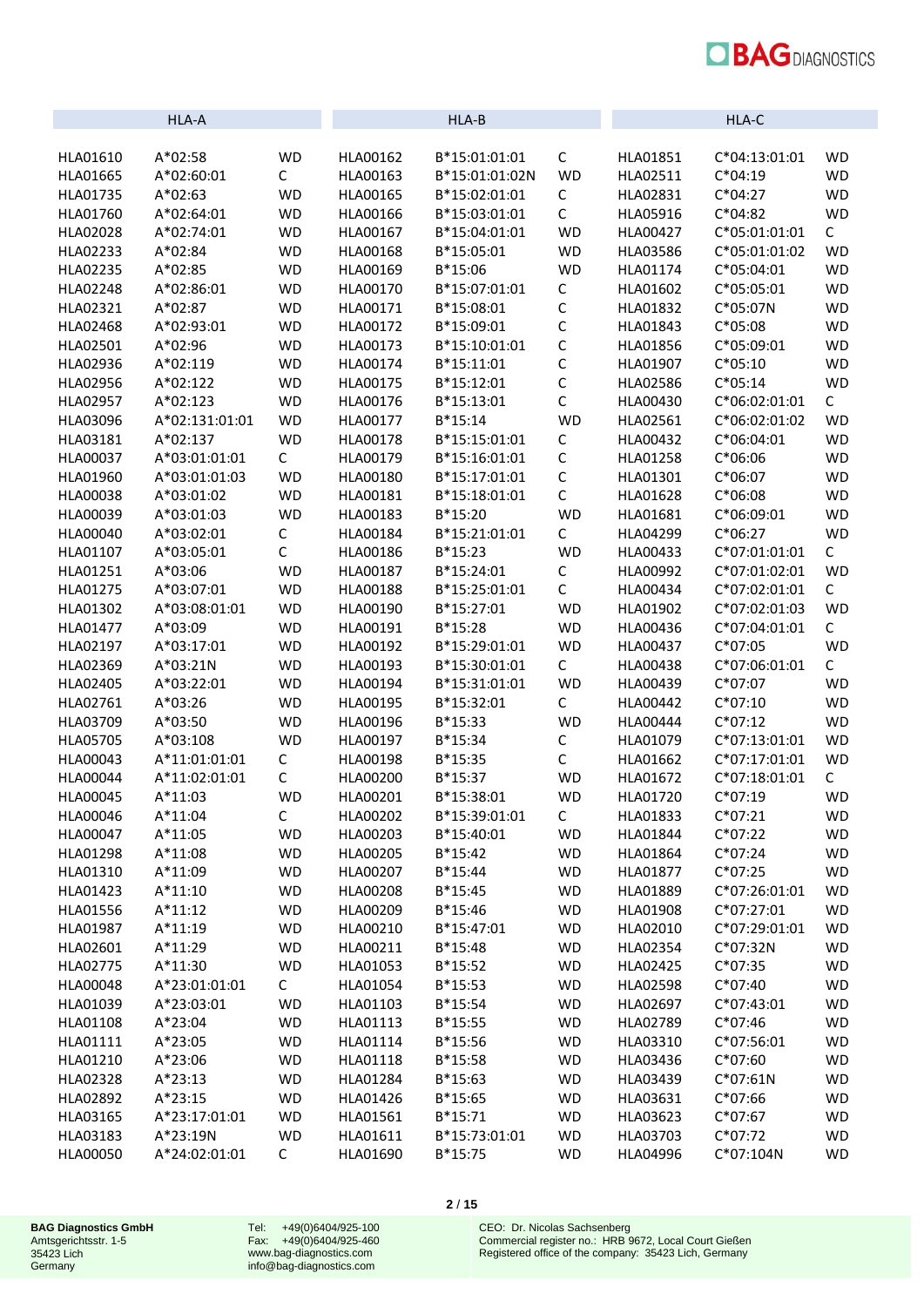

|                 | HLA-A          |           |          | HLA-B         |             |                 | HLA-C           |             |
|-----------------|----------------|-----------|----------|---------------|-------------|-----------------|-----------------|-------------|
| HLA00051        | A*24:02:01:02L | C         | HLA01801 | B*15:82       | <b>WD</b>   | HLA00445        | C*08:01:01:01   | $\mathsf C$ |
| HLA00052        | A*24:02:02     | <b>WD</b> | HLA02483 | B*15:113      | <b>WD</b>   | HLA00446        | C*08:02:01:01   | $\mathsf C$ |
| HLA00053        | A*24:03:01:01  | С         | HLA02781 | B*15:125:01   | <b>WD</b>   | HLA00447        | $C*08:03:01$    | С           |
| HLA00054        | A*24:04        | <b>WD</b> | HLA02976 | B*15:132      | <b>WD</b>   | <b>HLA00448</b> | C*08:04:01:01   | $\mathsf C$ |
| HLA00055        | A*24:05:01     | <b>WD</b> | HLA03217 | B*15:141      | <b>WD</b>   | HLA00449        | $C*08:05$       | <b>WD</b>   |
| <b>HLA00056</b> | A*24:06        | <b>WD</b> | HLA00213 | B*18:01:01:01 | $\mathsf C$ | HLA00450        | $C*08:06$       | <b>WD</b>   |
| HLA00057        | A*24:07:01:01  | С         | HLA01565 | B*18:01:02    | <b>WD</b>   | HLA01835        | $C*08:10$       | <b>WD</b>   |
| <b>HLA00058</b> | A*24:08        | <b>WD</b> | HLA00214 | B*18:02:01    | $\mathsf C$ | HLA01879        | C*08:12:01:01   | <b>WD</b>   |
| HLA00059        | A*24:09N       | <b>WD</b> | HLA00215 | B*18:03:01:01 | C           | HLA02302        | $C*08:13$       | <b>WD</b>   |
| HLA00060        | A*24:10:01:01  | С         | HLA00216 | B*18:04:01    | <b>WD</b>   | HLA03680        | C*08:22:01:01   | <b>WD</b>   |
| HLA00061        | A*24:11N       | <b>WD</b> | HLA00217 | B*18:05:01:01 | <b>WD</b>   | HLA00454        | C*12:02:02:01   | C           |
| HLA00063        | A*24:13:01     | <b>WD</b> | HLA00218 | B*18:06       | <b>WD</b>   | HLA01145        | $C*12:02:03$    | <b>WD</b>   |
| HLA00064        | A*24:14:01:01  | <b>WD</b> | HLA01055 | B*18:08       | <b>WD</b>   | <b>HLA00455</b> | C*12:03:01:01   | C           |
| HLA00065        | $A*24:15$      | <b>WD</b> | HLA01270 | $B*18:11$     | <b>WD</b>   | HLA00456        | $C*12:04:01$    | <b>WD</b>   |
| HLA00067        | A*24:17        | C         | HLA01281 | B*18:12:01    | <b>WD</b>   | HLA00457        | C*12:04:02:01   | C           |
| HLA00070        | A*24:20:01:01  | C         | HLA01353 | $B*18:13$     | <b>WD</b>   | HLA00458        | $C*12:05$       | <b>WD</b>   |
| HLA00970        | A*24:22        | <b>WD</b> | HLA01506 | $B*18:14$     | <b>WD</b>   | HLA01705        | $C*12:09$       | <b>WD</b>   |
| HLA01041        | A*24:23        | <b>WD</b> | HLA01613 | B*18:18:01:01 | <b>WD</b>   | <b>HLA01878</b> | $C*12:12$       | <b>WD</b>   |
| HLA01189        | A*24:25        | С         | HLA01914 | B*18:20       | <b>WD</b>   | HLA01954        | $C*12:13:01:01$ | <b>WD</b>   |
| HLA01171        | A*24:26        | <b>WD</b> | HLA02783 | $B*18:25$     | <b>WD</b>   | HLA02304        | $C*12:16:01$    | <b>WD</b>   |
| HLA01316        | A*24:29        | <b>WD</b> | HLA03612 | B*18:33       | <b>WD</b>   | HLA00462        | C*14:02:01:01   | С           |
| HLA01317        | A*24:30        | <b>WD</b> | HLA00220 | $B*27:01$     | <b>WD</b>   | HLA01721        | $C*14:02:03$    | $\mathsf C$ |
| HLA01330        | A*24:31        | <b>WD</b> | HLA00221 | B*27:02:01:01 | С           | HLA00464        | C*14:03:01:01   | $\mathsf C$ |
| HLA01465        | A*24:32        | <b>WD</b> | HLA00222 | B*27:03       | $\mathsf C$ | HLA00465        | $C*14:04$       | <b>WD</b>   |
| HLA01491        | A*24:33        | С         | HLA00223 | B*27:04:01    | $\mathsf C$ | HLA01469        | $C*14:05$       | <b>WD</b>   |
| HLA01566        | A*24:35        | <b>WD</b> | HLA00225 | B*27:05:02:01 | C           | HLA03455        | $C*14:11$       | <b>WD</b>   |
| HLA01649        | A*24:37        | <b>WD</b> | HLA00226 | B*27:05:03    | <b>WD</b>   | HLA00467        | C*15:02:01:01   | C           |
| HLA01674        | A*24:38        | <b>WD</b> | HLA00227 | B*27:06:01:01 | $\mathsf C$ | HLA01081        | C*15:02:02:01   | <b>WD</b>   |
| HLA01957        | A*24:43        | <b>WD</b> | HLA00228 | B*27:07:01    | С           | HLA00468        | $C*15:03$       | <b>WD</b>   |
| HLA02037        | A*24:47        | <b>WD</b> | HLA00229 | B*27:08       | $\mathsf C$ | HLA00469        | C*15:04:01:01   | С           |
| HLA02198        | A*24:53        | <b>WD</b> | HLA00230 | B*27:09       | <b>WD</b>   | HLA00470        | C*15:05:01:01   | С           |
| HLA02366        | A*24:56        | WD        | HLA00231 | $B*27:10$     | <b>WD</b>   | HLA00471        | C*15:05:02:01   | <b>WD</b>   |
| HLA02365        | A*24:57        | <b>WD</b> | HLA00233 | B*27:12:01:01 | <b>WD</b>   | HLA00472        | $C*15:06:01$    | C           |
| HLA02401        | A*24:58        | <b>WD</b> | HLA00235 | $B*27:14$     | <b>WD</b>   | HLA00473        | C*15:07:01:01   | <b>WD</b>   |
| HLA02574        | A*24:64        | <b>WD</b> | HLA00236 | B*27:15       | WD          | HLA00474        | $C*15:08:01$    | WD          |
| HLA02860        | A*24:72        | WD        | HLA01130 | $B*27:17$     | <b>WD</b>   | HLA01124        | C*15:09:01:01   | С           |
| HLA03031        | $A*24:81$      | <b>WD</b> | HLA01147 | B*27:19:01:01 | <b>WD</b>   | HLA01424        | $C*15:11$       | <b>WD</b>   |
| HLA03352        | A*24:90:01N    | <b>WD</b> | HLA01173 | $B*27:20$     | <b>WD</b>   | HLA02022        | $C*15:13:01:01$ | <b>WD</b>   |
| <b>HLA03535</b> | A*24:95        | <b>WD</b> | HLA01504 | B*27:24       | <b>WD</b>   | HLA03813        | $C*15:22$       | <b>WD</b>   |
| HLA00071        | A*25:01:01:01  | C         | HLA02023 | $B*27:27$     | <b>WD</b>   | HLA00475        | C*16:01:01:01   | С           |
| HLA00072        | $A*25:02$      | <b>WD</b> | HLA00237 | B*35:01:01:01 | С           | HLA00476        | C*16:02:01:01   | С           |
| HLA00073        | A*26:01:01:01  | С         | HLA00238 | B*35:02:01:01 | С           | <b>HLA00478</b> | C*16:04:01:01   | С           |
| HLA00074        | A*26:02:01     | <b>WD</b> | HLA00239 | B*35:03:01:01 | С           | HLA04311        | C*17:01:01:02   | C           |
| HLA00075        | A*26:03:01:01  | С         | HLA00240 | B*35:04:01:01 | С           | HLA00993        | C*17:03:01:01   | С           |
| HLA00079        | A*26:07:01     | <b>WD</b> | HLA00241 | B*35:05:01:01 | С           | HLA00483        | $C*18:01:01:01$ | С           |
| HLA01805        | A*26:07:02     | <b>WD</b> | HLA00242 | B*35:06       | <b>WD</b>   | HLA00484        | C*18:02:01:01   | C           |
| HLA00080        | A*26:08:01:01  | C         | HLA00244 | B*35:08:01:01 | C           |                 |                 |             |
| HLA00081        | A*26:09        | <b>WD</b> | HLA00245 | B*35:09:01    | <b>WD</b>   |                 |                 |             |
| HLA00084        | $A*26:12$      | <b>WD</b> | HLA00246 | B*35:09:02    | <b>WD</b>   |                 |                 |             |
| HLA01044        | $A*26:13$      | <b>WD</b> | HLA00247 | B*35:10       | <b>WD</b>   |                 |                 |             |
| HLA01120        | $A*26:14$      | <b>WD</b> | HLA00248 | B*35:11:01    | <b>WD</b>   |                 |                 |             |
| HLA01272        | $A*26:15$      | <b>WD</b> | HLA00249 | B*35:12:01:01 | C           |                 |                 |             |
| HLA01347        | $A*26:16$      | <b>WD</b> | HLA00250 | $B*35:13$     | <b>WD</b>   |                 |                 |             |
| HLA01351        | $A*26:17$      | <b>WD</b> | HLA00251 | B*35:14:01    | $\mathsf C$ |                 |                 |             |

Tel: +49(0)6404/925-100 Fax: +49(0)6404/925-460 [www.bag-diagnostics.com](http://www.bag-diagnostics.com/) [info@bag-diagnostics.com](mailto:info@bag-diagnostics.com)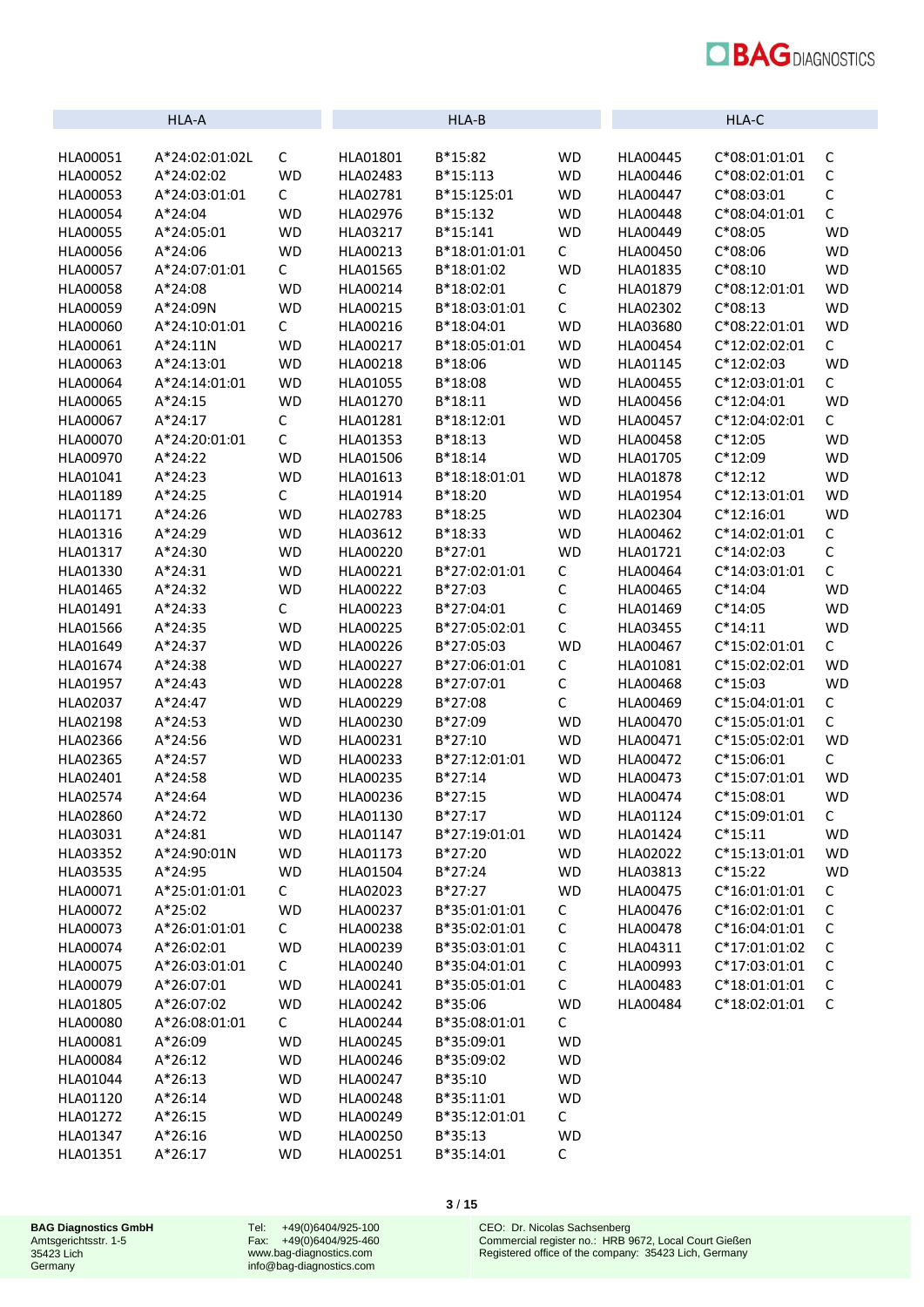| <b>BAGDIAGNOSTICS</b> |
|-----------------------|
|                       |

| HL. | Δ |  |
|-----|---|--|
|     |   |  |

|          | HLA-A         |                        |                 | HLA-B         |              |
|----------|---------------|------------------------|-----------------|---------------|--------------|
|          |               |                        |                 |               |              |
| HLA01525 | $A*26:18$     | WD                     | HLA00252        | B*35:15:01    | <b>WD</b>    |
| HLA01876 | $A*26:20$     | <b>WD</b>              | HLA00253        | B*35:16       | С            |
| HLA02581 | $A*26:31$     | <b>WD</b>              | HLA00254        | B*35:17:01    | С            |
| HLA00085 | A*29:01:01:01 | C                      | <b>HLA00255</b> | B*35:18       | <b>WD</b>    |
| HLA00086 | A*29:02:01:01 | C                      | HLA00256        | $B*35:19$     | С            |
| HLA00088 | A*29:04       | WD                     | HLA00257        | B*35:20:01    | C            |
| HLA01716 | A*29:09       | WD                     | HLA00258        | B*35:21       | $\mathsf{C}$ |
| HLA01795 | A*29:10:01    | WD                     | HLA00259        | B*35:22:01:01 | <b>WD</b>    |
| HLA02083 | A*29:12       | <b>WD</b>              | HLA00260        | B*35:23       | С            |
| HLA00089 | A*30:01:01:01 | С                      | HLA00261        | B*35:24:01    | <b>WD</b>    |
| HLA00090 | A*30:02:01:01 | C                      | HLA00262        | B*35:25       | WD           |
| HLA00091 | A*30:03       | WD                     | HLA00263        | B*35:26       | WD           |
| HLA00092 | A*30:04:01:01 | С                      | HLA00264        | B*35:27       | WD           |
| HLA00095 | A*30:07       | WD                     | HLA00981        | B*35:28:01:01 | WD           |
| HLA01112 | A*30:08:01    | WD                     | HLA00982        | B*35:29:01    | WD           |
| HLA01224 | A*30:09       | WD                     | HLA01057        | B*35:30:01:01 | <b>WD</b>    |
| HLA01411 | $A*30:10$     | WD                     | HLA01058        | B*35:31       | WD           |
| HLA01445 | A*30:11:01    | WD                     | HLA01059        | B*35:32:01    | <b>WD</b>    |
| HLA02127 | A*30:15       | WD                     | HLA01194        | B*35:34       | <b>WD</b>    |
| HLA02439 | A*30:16       | WD                     | HLA01314        | B*35:37       | WD           |
| HLA00097 | A*31:01:02:01 | C                      | HLA01563        | B*35:41       | С            |
| HLA00098 | A*31:02:01    | WD                     | HLA00185        | B*35:43:01    | С            |
| HLA00099 | A*31:03       | <b>WD</b>              | HLA01846        | B*35:47       | WD           |
| HLA00100 | A*31:04:01:01 | <b>WD</b>              | HLA01850        | B*35:48       | WD           |
| HLA01546 | A*31:06       | WD                     | HLA01888        | B*35:49:01    | WD           |
| HLA00066 | A*31:08       | WD                     | HLA02031        | B*35:55       | WD           |
| HLA01651 | A*31:09       | WD                     | HLA02977        | B*35:77       | <b>WD</b>    |
| HLA02040 | $A*31:11$     | WD                     | HLA00265        | B*37:01:01:01 | С            |
| HLA02085 | $A*31:12$     | <b>WD</b>              | HLA00266        | B*37:02       | WD           |
| HLA02355 | $A*31:13$     | <b>WD</b>              | HLA01267        | B*37:03N      | WD           |
| HLA02737 | A*31:15       | WD                     | HLA02007        | B*37:07       | WD           |
| HLA02898 | $A*31:16$     | WD                     | HLA00267        | B*38:01:01:01 | С            |
| HLA02934 | $A*31:18$     | <b>WD</b>              | HLA00268        | B*38:02:01:01 | C            |
| HLA03116 | A*31:20       | WD                     | HLA00269        | B*38:02:02:01 | WD           |
| HLA03920 | $A*31:26$     | <b>WD</b>              | HLA01265        | B*38:06       | <b>WD</b>    |
| HLA00101 | A*32:01:01:01 | С                      | HLA01655        | B*38:09       | WD           |
| HLA00102 | A*32:02       | WD                     | HLA00271        | B*39:01:01:01 | C            |
| HLA00103 | A*32:03:01:01 | WD                     | HLA00274        | B*39:02:01    | WD           |
| HLA01045 | A*32:04       | WD                     | HLA00275        | B*39:02:02:01 | С            |
| HLA01228 | A*32:06       | WD                     | HLA00276        | B*39:03:01:01 | $\mathsf{C}$ |
| HLA01463 | A*32:07       | WD                     | HLA00277        | B*39:04       | WD           |
| HLA01886 | A*32:08       | <b>WD</b>              | HLA00278        | B*39:05:01:01 | C            |
| HLA00104 | A*33:01:01:01 | С                      | HLA00279        | B*39:06:01    | <b>WD</b>    |
| HLA00106 | A*33:03:01:01 | C                      | HLA00280        | B*39:06:02:01 | С            |
| HLA00971 | A*33:05       | <b>WD</b>              | HLA00281        | B*39:07       | WD           |
| HLA02739 | A*33:09       | <b>WD</b>              | HLA00282        | B*39:08       | C            |
| HLA00108 | A*34:01:01:01 | С                      | HLA00283        | B*39:09:01:01 | WD           |
|          | A*34:02:01:01 | С                      | HLA00284        | B*39:10:01    | С            |
| HLA00109 | A*34:05       | С                      |                 |               | C            |
| HLA01675 |               | C                      | HLA00285        | $B*39:11$     | $\mathsf{C}$ |
| HLA00110 | A*36:01       |                        | HLA00286        | B*39:12:01:01 |              |
| HLA01290 | A*36:02       | <b>WD</b><br><b>WD</b> | HLA00287        | B*39:13:01    | WD           |
| HLA01497 | A*36:03       |                        | HLA00288        | B*39:14:01:01 | WD           |
| HLA01631 | A*36:04       | WD                     | HLA00289        | B*39:15       | С            |
| HLA00111 | A*43:01       | С                      | HLA01183        | B*39:20       | WD           |

Tel: +49(0)6404/925-100 Fax: +49(0)6404/925-460 [www.bag-diagnostics.com](http://www.bag-diagnostics.com/) [info@bag-diagnostics.com](mailto:info@bag-diagnostics.com)

**4** / **15**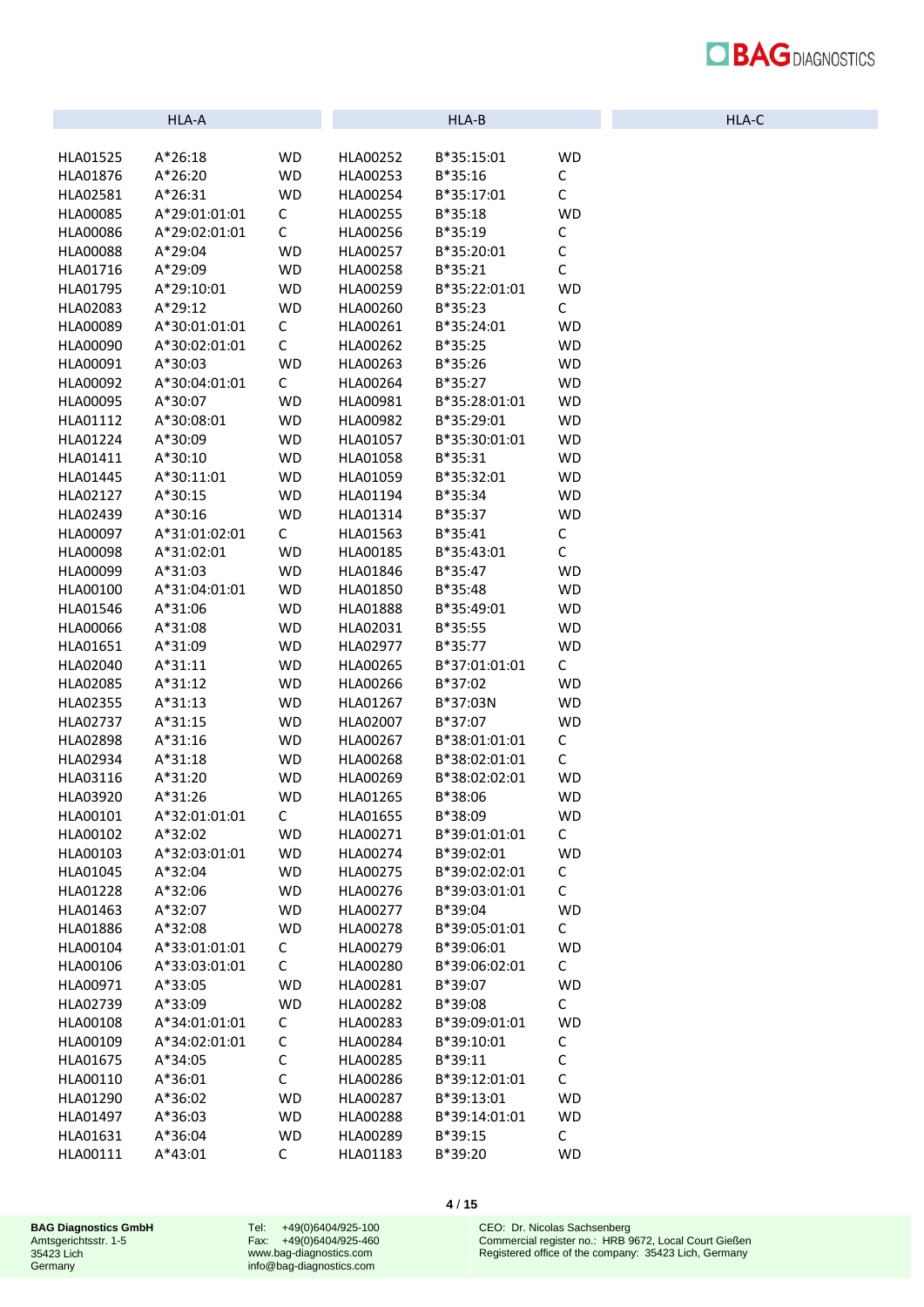| <b>BAGDIAGNOSTICS</b> |
|-----------------------|
|                       |

|  | HLA-C |  |
|--|-------|--|

|                 | HLA-A         |           |                      | HLA-B                          |                |
|-----------------|---------------|-----------|----------------------|--------------------------------|----------------|
|                 |               |           |                      |                                |                |
| HLA00112        | A*66:01:01:01 | С         | HLA01196             | B*39:22                        | WD             |
| HLA00113        | $A*66:02$     | C         | HLA01221             | B*39:24:01                     | С              |
| HLA00114        | A*66:03:01:01 | <b>WD</b> | HLA01528             | $B*39:26$                      | <b>WD</b>      |
| HLA01375        | $A*66:04$     | <b>WD</b> | HLA01926             | B*39:31:01:01                  | <b>WD</b>      |
| HLA00115        | A*68:01:01:01 | С         | HLA02384             | B*39:37                        | <b>WD</b>      |
| HLA00116        | A*68:01:02:01 | С         | HLA02426             | B*39:39:01                     | <b>WD</b>      |
| HLA00117        | A*68:02:01:01 | C         | HLA00292             | B*40:01:02:01                  | С              |
| HLA02508        | A*68:02:01:02 | <b>WD</b> | HLA00293             | B*40:02:01:01                  | C              |
| HLA00118        | A*68:03:01:01 | С         | HLA00294             | B*40:03:01:01                  | <b>WD</b>      |
| HLA00121        | A*68:05       | C         | HLA00295             | B*40:04:01                     | <b>WD</b>      |
| HLA00122        | A*68:06       | <b>WD</b> | HLA00296             | B*40:05:01:01                  | С              |
| HLA00123        | A*68:07       | <b>WD</b> | HLA00297             | B*40:06:01:01                  | C              |
| HLA00124        | A*68:08:01:01 | <b>WD</b> | HLA00298             | B*40:07                        | <b>WD</b>      |
| HLA00972        | $A*68:10$     | <b>WD</b> | HLA00299             | B*40:08                        | C              |
| HLA00973        | A*68:11N      | <b>WD</b> | HLA00300             | B*40:09                        | <b>WD</b>      |
| HLA01046        | A*68:12:01    | <b>WD</b> | HLA00301             | B*40:10:01:01                  | <b>WD</b>      |
| HLA01106        | A*68:15       | <b>WD</b> | HLA00302             | B*40:11:01:01                  | <b>WD</b>      |
| HLA01170        | A*68:17:01    | <b>WD</b> | HLA00303             | B*40:12:01                     | <b>WD</b>      |
| HLA01464        | A*68:20       | <b>WD</b> | HLA00304             | $B*40:13$                      | <b>WD</b>      |
| HLA01595        | $A*68:22$     | <b>WD</b> | HLA00307             | B*40:16:01:01                  | C              |
| HLA01707        | A*68:24       | <b>WD</b> | HLA00310             | $B*40:19$                      | <b>WD</b>      |
| HLA01822        | A*68:25       | <b>WD</b> | HLA00311             | B*40:20:01:01                  | <b>WD</b>      |
| HLA01944        | A*68:27:01    | <b>WD</b> | HLA00984             | B*40:22N                       | <b>WD</b>      |
| HLA02624        | A*68:35:01:01 | <b>WD</b> | HLA01122             | $B*40:26$                      | <b>WD</b>      |
| HLA02780        | A*68:37       | <b>WD</b> | HLA01129             | B*40:27:01                     | C              |
| HLA02982        | A*68:40       | <b>WD</b> | HLA01232             | B*40:30                        | <b>WD</b>      |
| HLA00126        | A*69:01:01:01 | С         | HLA01269             | B*40:32                        | <b>WD</b>      |
| HLA00127        | A*74:01:01:01 | С         | HLA01510             | B*40:40                        | <b>WD</b>      |
| HLA00129        | A*74:03:01:01 | С         | HLA01600             | B*40:43                        | <b>WD</b>      |
| HLA01254        | A*74:05       | <b>WD</b> | HLA01899             | B*40:50:01:01                  | <b>WD</b>      |
| HLA01422        | A*74:06       | <b>WD</b> | HLA02482             | B*40:64:01:01                  | <b>WD</b>      |
| HLA01653        | A*74:09       | <b>WD</b> | HLA03312             | B*40:90                        | <b>WD</b>      |
| HLA01819        | A*74:10       | <b>WD</b> | HLA03584             | B*40:94                        | <b>WD</b>      |
| HLA02254        | $A*74:11$     | WD        | HLA04940             | B*40:114:01:01                 | <b>WD</b>      |
| <b>HLA03499</b> | $A*74:13$     | WD        | <b>HLA04878</b>      | B*40:129                       | <b>WD</b>      |
| HLA00130        | A*80:01:01:01 | C         | HLA00312             | B*41:01:01:01                  | С              |
|                 |               |           | HLA00313             | B*41:02:01:01                  | C              |
|                 |               |           | HLA00314<br>HLA02144 | B*41:03:01                     | C              |
|                 |               |           |                      | B*41:07                        | <b>WD</b>      |
|                 |               |           | HLA00315             | B*42:01:01:01<br>B*42:02:01:01 | C<br>C         |
|                 |               |           | HLA00316             | B*42:05:01                     |                |
|                 |               |           | HLA01712             | B*44:02:01:01                  | <b>WD</b><br>C |
|                 |               |           | HLA00318<br>HLA00319 | B*44:03:01:01                  | C              |
|                 |               |           |                      |                                | C              |
|                 |               |           | HLA00320             | B*44:03:02:01                  | C              |
|                 |               |           | HLA00321<br>HLA00322 | B*44:04<br>B*44:05:01:01       | $\mathsf{C}$   |
|                 |               |           | HLA00323             | B*44:06                        | <b>WD</b>      |
|                 |               |           | HLA00324             | B*44:07                        | <b>WD</b>      |
|                 |               |           | HLA00325             | B*44:08                        | <b>WD</b>      |
|                 |               |           | HLA00326             | B*44:09                        | <b>WD</b>      |
|                 |               |           | HLA00327             | B*44:10                        | C              |
|                 |               |           | HLA01065             | B*44:12                        | <b>WD</b>      |
|                 |               |           | HLA01068             | B*44:15:01:01                  | <b>WD</b>      |
|                 |               |           |                      |                                |                |

Tel: +49(0)6404/925-100 Fax: +49(0)6404/925-460 [www.bag-diagnostics.com](http://www.bag-diagnostics.com/) [info@bag-diagnostics.com](mailto:info@bag-diagnostics.com)

**5** / **15**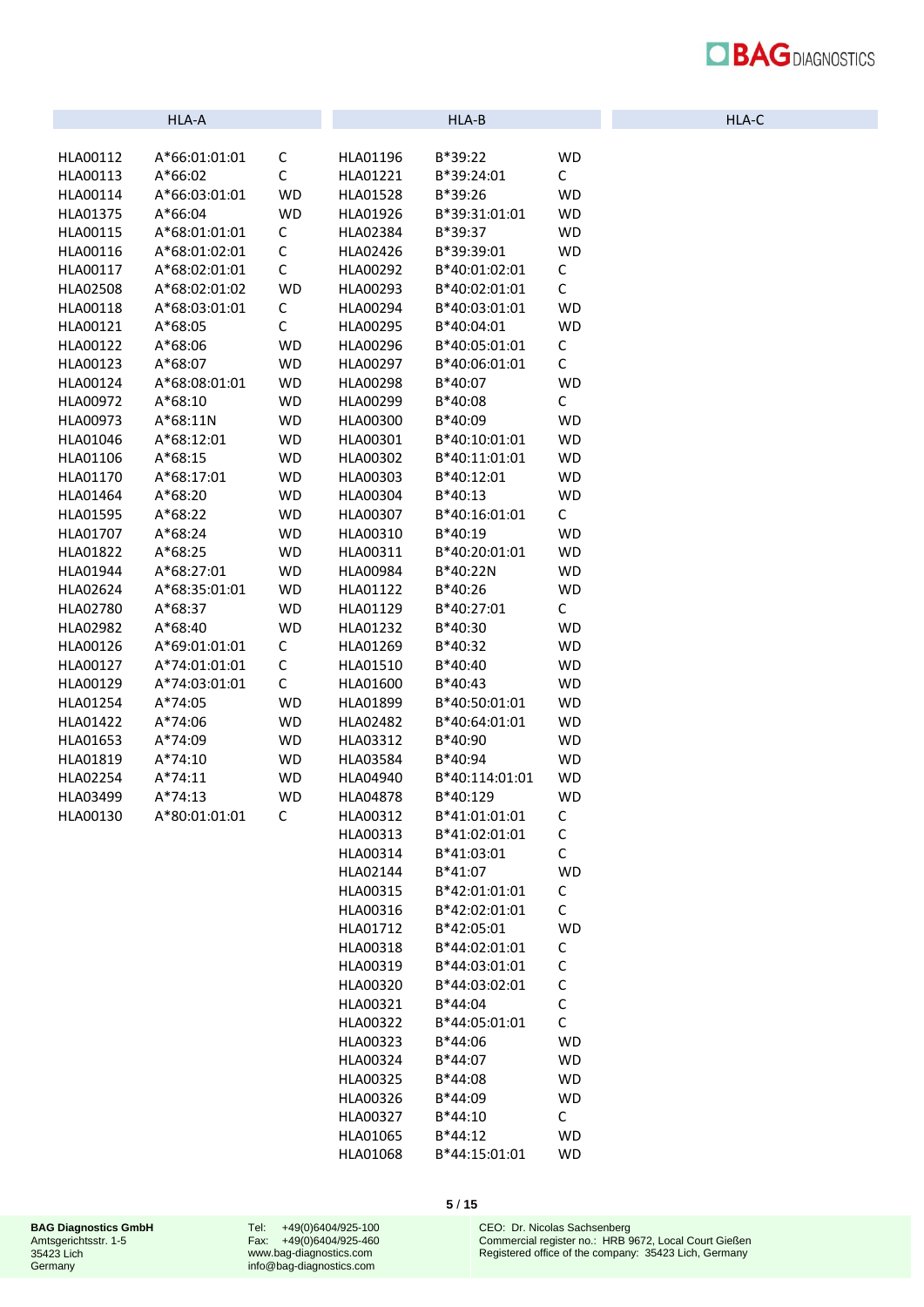

| HLA-A | HLA-B | . .<br>nla-c |
|-------|-------|--------------|
|       |       |              |

| HLA01144<br>B*44:18<br>WD<br>HLA01195<br>B*44:20<br>WD<br>HLA01197<br>$B*44:21$<br>WD<br>HLA01313<br>B*44:22<br>WD<br>B*44:23N<br>WD<br>HLA01341<br>HLA01354<br>B*44:24<br><b>WD</b><br>HLA01427<br>B*44:25<br><b>WD</b><br>B*44:27:01:01<br>C<br>HLA01489<br>HLA01526<br>B*44:29<br>WD<br>HLA02695<br>B*44:50:01<br><b>WD</b><br>С<br>HLA00329<br>B*45:01:01:01<br>C<br>HLA00331<br>B*46:01:01:01<br>HLA01139<br>WD<br>B*46:02<br>C<br>B*47:01:01:03<br>HLA14088<br>HLA00333<br>B*47:02<br>WD<br>HLA00334<br>B*47:03<br><b>WD</b><br>C<br>B*48:01:01:01<br>HLA00335<br>HLA00336<br>B*48:02:01<br><b>WD</b><br>C<br>B*48:03:01:01<br>HLA00337<br>B*48:04:01:01<br>HLA00338<br>WD<br>HLA00339<br>B*48:05<br><b>WD</b><br>HLA00986<br>B*48:06<br><b>WD</b><br>HLA01069<br>B*48:07<br>WD<br>HLA02112<br>B*48:12<br>WD<br>HLA02200<br>$B*48:13$<br><b>WD</b><br>B*49:01:01:01<br>HLA00340<br>С<br>B*50:01:01:01<br>C<br>HLA00341<br>C<br>B*50:02:01:01<br>HLA00342<br>B*50:04<br>WD<br>HLA01070<br>B*51:01:01:01<br>HLA00344<br>C<br>B*51:01:02:01<br>HLA00345<br>WD<br>B*51:02:01:01<br>HLA00346<br>C<br>B*51:02:02<br>HLA00347<br>WD<br>B*51:03<br>HLA00348<br>WD<br>B*51:04:01<br><b>WD</b><br>HLA00349<br>HLA00350<br>B*51:05<br>с<br>HLA00351<br>B*51:06:01<br>C<br>B*51:07:01<br>HLA00352<br>С<br>C<br>HLA00353<br>B*51:08:01:01<br>C<br>HLA00354<br>B*51:09:01<br><b>WD</b><br>HLA00355<br>B*51:10<br>HLA00356<br>B*51:11N<br><b>WD</b><br>HLA00358<br>B*51:13:01<br><b>WD</b><br>HLA01127<br>B*51:13:02<br>WD<br>B*51:14<br>HLA00359<br><b>WD</b><br>B*51:17<br>HLA01071<br><b>WD</b><br>HLA01073<br>B*51:19<br><b>WD</b><br>B*51:21<br><b>WD</b><br>HLA01134<br>B*51:22<br><b>WD</b><br>HLA01243 |
|-------------------------------------------------------------------------------------------------------------------------------------------------------------------------------------------------------------------------------------------------------------------------------------------------------------------------------------------------------------------------------------------------------------------------------------------------------------------------------------------------------------------------------------------------------------------------------------------------------------------------------------------------------------------------------------------------------------------------------------------------------------------------------------------------------------------------------------------------------------------------------------------------------------------------------------------------------------------------------------------------------------------------------------------------------------------------------------------------------------------------------------------------------------------------------------------------------------------------------------------------------------------------------------------------------------------------------------------------------------------------------------------------------------------------------------------------------------------------------------------------------------------------------------------------------------------------------------------------------------------------------------------------------------------------------------------------------|
|                                                                                                                                                                                                                                                                                                                                                                                                                                                                                                                                                                                                                                                                                                                                                                                                                                                                                                                                                                                                                                                                                                                                                                                                                                                                                                                                                                                                                                                                                                                                                                                                                                                                                                       |
|                                                                                                                                                                                                                                                                                                                                                                                                                                                                                                                                                                                                                                                                                                                                                                                                                                                                                                                                                                                                                                                                                                                                                                                                                                                                                                                                                                                                                                                                                                                                                                                                                                                                                                       |
|                                                                                                                                                                                                                                                                                                                                                                                                                                                                                                                                                                                                                                                                                                                                                                                                                                                                                                                                                                                                                                                                                                                                                                                                                                                                                                                                                                                                                                                                                                                                                                                                                                                                                                       |
|                                                                                                                                                                                                                                                                                                                                                                                                                                                                                                                                                                                                                                                                                                                                                                                                                                                                                                                                                                                                                                                                                                                                                                                                                                                                                                                                                                                                                                                                                                                                                                                                                                                                                                       |
|                                                                                                                                                                                                                                                                                                                                                                                                                                                                                                                                                                                                                                                                                                                                                                                                                                                                                                                                                                                                                                                                                                                                                                                                                                                                                                                                                                                                                                                                                                                                                                                                                                                                                                       |
|                                                                                                                                                                                                                                                                                                                                                                                                                                                                                                                                                                                                                                                                                                                                                                                                                                                                                                                                                                                                                                                                                                                                                                                                                                                                                                                                                                                                                                                                                                                                                                                                                                                                                                       |
|                                                                                                                                                                                                                                                                                                                                                                                                                                                                                                                                                                                                                                                                                                                                                                                                                                                                                                                                                                                                                                                                                                                                                                                                                                                                                                                                                                                                                                                                                                                                                                                                                                                                                                       |
|                                                                                                                                                                                                                                                                                                                                                                                                                                                                                                                                                                                                                                                                                                                                                                                                                                                                                                                                                                                                                                                                                                                                                                                                                                                                                                                                                                                                                                                                                                                                                                                                                                                                                                       |
|                                                                                                                                                                                                                                                                                                                                                                                                                                                                                                                                                                                                                                                                                                                                                                                                                                                                                                                                                                                                                                                                                                                                                                                                                                                                                                                                                                                                                                                                                                                                                                                                                                                                                                       |
|                                                                                                                                                                                                                                                                                                                                                                                                                                                                                                                                                                                                                                                                                                                                                                                                                                                                                                                                                                                                                                                                                                                                                                                                                                                                                                                                                                                                                                                                                                                                                                                                                                                                                                       |
|                                                                                                                                                                                                                                                                                                                                                                                                                                                                                                                                                                                                                                                                                                                                                                                                                                                                                                                                                                                                                                                                                                                                                                                                                                                                                                                                                                                                                                                                                                                                                                                                                                                                                                       |
|                                                                                                                                                                                                                                                                                                                                                                                                                                                                                                                                                                                                                                                                                                                                                                                                                                                                                                                                                                                                                                                                                                                                                                                                                                                                                                                                                                                                                                                                                                                                                                                                                                                                                                       |
|                                                                                                                                                                                                                                                                                                                                                                                                                                                                                                                                                                                                                                                                                                                                                                                                                                                                                                                                                                                                                                                                                                                                                                                                                                                                                                                                                                                                                                                                                                                                                                                                                                                                                                       |
|                                                                                                                                                                                                                                                                                                                                                                                                                                                                                                                                                                                                                                                                                                                                                                                                                                                                                                                                                                                                                                                                                                                                                                                                                                                                                                                                                                                                                                                                                                                                                                                                                                                                                                       |
|                                                                                                                                                                                                                                                                                                                                                                                                                                                                                                                                                                                                                                                                                                                                                                                                                                                                                                                                                                                                                                                                                                                                                                                                                                                                                                                                                                                                                                                                                                                                                                                                                                                                                                       |
|                                                                                                                                                                                                                                                                                                                                                                                                                                                                                                                                                                                                                                                                                                                                                                                                                                                                                                                                                                                                                                                                                                                                                                                                                                                                                                                                                                                                                                                                                                                                                                                                                                                                                                       |
|                                                                                                                                                                                                                                                                                                                                                                                                                                                                                                                                                                                                                                                                                                                                                                                                                                                                                                                                                                                                                                                                                                                                                                                                                                                                                                                                                                                                                                                                                                                                                                                                                                                                                                       |
|                                                                                                                                                                                                                                                                                                                                                                                                                                                                                                                                                                                                                                                                                                                                                                                                                                                                                                                                                                                                                                                                                                                                                                                                                                                                                                                                                                                                                                                                                                                                                                                                                                                                                                       |
|                                                                                                                                                                                                                                                                                                                                                                                                                                                                                                                                                                                                                                                                                                                                                                                                                                                                                                                                                                                                                                                                                                                                                                                                                                                                                                                                                                                                                                                                                                                                                                                                                                                                                                       |
|                                                                                                                                                                                                                                                                                                                                                                                                                                                                                                                                                                                                                                                                                                                                                                                                                                                                                                                                                                                                                                                                                                                                                                                                                                                                                                                                                                                                                                                                                                                                                                                                                                                                                                       |
|                                                                                                                                                                                                                                                                                                                                                                                                                                                                                                                                                                                                                                                                                                                                                                                                                                                                                                                                                                                                                                                                                                                                                                                                                                                                                                                                                                                                                                                                                                                                                                                                                                                                                                       |
|                                                                                                                                                                                                                                                                                                                                                                                                                                                                                                                                                                                                                                                                                                                                                                                                                                                                                                                                                                                                                                                                                                                                                                                                                                                                                                                                                                                                                                                                                                                                                                                                                                                                                                       |
|                                                                                                                                                                                                                                                                                                                                                                                                                                                                                                                                                                                                                                                                                                                                                                                                                                                                                                                                                                                                                                                                                                                                                                                                                                                                                                                                                                                                                                                                                                                                                                                                                                                                                                       |
|                                                                                                                                                                                                                                                                                                                                                                                                                                                                                                                                                                                                                                                                                                                                                                                                                                                                                                                                                                                                                                                                                                                                                                                                                                                                                                                                                                                                                                                                                                                                                                                                                                                                                                       |
|                                                                                                                                                                                                                                                                                                                                                                                                                                                                                                                                                                                                                                                                                                                                                                                                                                                                                                                                                                                                                                                                                                                                                                                                                                                                                                                                                                                                                                                                                                                                                                                                                                                                                                       |
|                                                                                                                                                                                                                                                                                                                                                                                                                                                                                                                                                                                                                                                                                                                                                                                                                                                                                                                                                                                                                                                                                                                                                                                                                                                                                                                                                                                                                                                                                                                                                                                                                                                                                                       |
|                                                                                                                                                                                                                                                                                                                                                                                                                                                                                                                                                                                                                                                                                                                                                                                                                                                                                                                                                                                                                                                                                                                                                                                                                                                                                                                                                                                                                                                                                                                                                                                                                                                                                                       |
|                                                                                                                                                                                                                                                                                                                                                                                                                                                                                                                                                                                                                                                                                                                                                                                                                                                                                                                                                                                                                                                                                                                                                                                                                                                                                                                                                                                                                                                                                                                                                                                                                                                                                                       |
|                                                                                                                                                                                                                                                                                                                                                                                                                                                                                                                                                                                                                                                                                                                                                                                                                                                                                                                                                                                                                                                                                                                                                                                                                                                                                                                                                                                                                                                                                                                                                                                                                                                                                                       |
|                                                                                                                                                                                                                                                                                                                                                                                                                                                                                                                                                                                                                                                                                                                                                                                                                                                                                                                                                                                                                                                                                                                                                                                                                                                                                                                                                                                                                                                                                                                                                                                                                                                                                                       |
|                                                                                                                                                                                                                                                                                                                                                                                                                                                                                                                                                                                                                                                                                                                                                                                                                                                                                                                                                                                                                                                                                                                                                                                                                                                                                                                                                                                                                                                                                                                                                                                                                                                                                                       |
|                                                                                                                                                                                                                                                                                                                                                                                                                                                                                                                                                                                                                                                                                                                                                                                                                                                                                                                                                                                                                                                                                                                                                                                                                                                                                                                                                                                                                                                                                                                                                                                                                                                                                                       |
|                                                                                                                                                                                                                                                                                                                                                                                                                                                                                                                                                                                                                                                                                                                                                                                                                                                                                                                                                                                                                                                                                                                                                                                                                                                                                                                                                                                                                                                                                                                                                                                                                                                                                                       |
|                                                                                                                                                                                                                                                                                                                                                                                                                                                                                                                                                                                                                                                                                                                                                                                                                                                                                                                                                                                                                                                                                                                                                                                                                                                                                                                                                                                                                                                                                                                                                                                                                                                                                                       |
|                                                                                                                                                                                                                                                                                                                                                                                                                                                                                                                                                                                                                                                                                                                                                                                                                                                                                                                                                                                                                                                                                                                                                                                                                                                                                                                                                                                                                                                                                                                                                                                                                                                                                                       |
|                                                                                                                                                                                                                                                                                                                                                                                                                                                                                                                                                                                                                                                                                                                                                                                                                                                                                                                                                                                                                                                                                                                                                                                                                                                                                                                                                                                                                                                                                                                                                                                                                                                                                                       |
|                                                                                                                                                                                                                                                                                                                                                                                                                                                                                                                                                                                                                                                                                                                                                                                                                                                                                                                                                                                                                                                                                                                                                                                                                                                                                                                                                                                                                                                                                                                                                                                                                                                                                                       |
|                                                                                                                                                                                                                                                                                                                                                                                                                                                                                                                                                                                                                                                                                                                                                                                                                                                                                                                                                                                                                                                                                                                                                                                                                                                                                                                                                                                                                                                                                                                                                                                                                                                                                                       |
|                                                                                                                                                                                                                                                                                                                                                                                                                                                                                                                                                                                                                                                                                                                                                                                                                                                                                                                                                                                                                                                                                                                                                                                                                                                                                                                                                                                                                                                                                                                                                                                                                                                                                                       |
|                                                                                                                                                                                                                                                                                                                                                                                                                                                                                                                                                                                                                                                                                                                                                                                                                                                                                                                                                                                                                                                                                                                                                                                                                                                                                                                                                                                                                                                                                                                                                                                                                                                                                                       |
|                                                                                                                                                                                                                                                                                                                                                                                                                                                                                                                                                                                                                                                                                                                                                                                                                                                                                                                                                                                                                                                                                                                                                                                                                                                                                                                                                                                                                                                                                                                                                                                                                                                                                                       |
|                                                                                                                                                                                                                                                                                                                                                                                                                                                                                                                                                                                                                                                                                                                                                                                                                                                                                                                                                                                                                                                                                                                                                                                                                                                                                                                                                                                                                                                                                                                                                                                                                                                                                                       |
|                                                                                                                                                                                                                                                                                                                                                                                                                                                                                                                                                                                                                                                                                                                                                                                                                                                                                                                                                                                                                                                                                                                                                                                                                                                                                                                                                                                                                                                                                                                                                                                                                                                                                                       |
|                                                                                                                                                                                                                                                                                                                                                                                                                                                                                                                                                                                                                                                                                                                                                                                                                                                                                                                                                                                                                                                                                                                                                                                                                                                                                                                                                                                                                                                                                                                                                                                                                                                                                                       |
|                                                                                                                                                                                                                                                                                                                                                                                                                                                                                                                                                                                                                                                                                                                                                                                                                                                                                                                                                                                                                                                                                                                                                                                                                                                                                                                                                                                                                                                                                                                                                                                                                                                                                                       |
|                                                                                                                                                                                                                                                                                                                                                                                                                                                                                                                                                                                                                                                                                                                                                                                                                                                                                                                                                                                                                                                                                                                                                                                                                                                                                                                                                                                                                                                                                                                                                                                                                                                                                                       |
|                                                                                                                                                                                                                                                                                                                                                                                                                                                                                                                                                                                                                                                                                                                                                                                                                                                                                                                                                                                                                                                                                                                                                                                                                                                                                                                                                                                                                                                                                                                                                                                                                                                                                                       |
|                                                                                                                                                                                                                                                                                                                                                                                                                                                                                                                                                                                                                                                                                                                                                                                                                                                                                                                                                                                                                                                                                                                                                                                                                                                                                                                                                                                                                                                                                                                                                                                                                                                                                                       |
|                                                                                                                                                                                                                                                                                                                                                                                                                                                                                                                                                                                                                                                                                                                                                                                                                                                                                                                                                                                                                                                                                                                                                                                                                                                                                                                                                                                                                                                                                                                                                                                                                                                                                                       |
|                                                                                                                                                                                                                                                                                                                                                                                                                                                                                                                                                                                                                                                                                                                                                                                                                                                                                                                                                                                                                                                                                                                                                                                                                                                                                                                                                                                                                                                                                                                                                                                                                                                                                                       |
| HLA01245<br>B*51:23<br><b>WD</b>                                                                                                                                                                                                                                                                                                                                                                                                                                                                                                                                                                                                                                                                                                                                                                                                                                                                                                                                                                                                                                                                                                                                                                                                                                                                                                                                                                                                                                                                                                                                                                                                                                                                      |
| HLA01568<br>B*51:29<br><b>WD</b>                                                                                                                                                                                                                                                                                                                                                                                                                                                                                                                                                                                                                                                                                                                                                                                                                                                                                                                                                                                                                                                                                                                                                                                                                                                                                                                                                                                                                                                                                                                                                                                                                                                                      |
| HLA01678<br>B*51:34<br><b>WD</b>                                                                                                                                                                                                                                                                                                                                                                                                                                                                                                                                                                                                                                                                                                                                                                                                                                                                                                                                                                                                                                                                                                                                                                                                                                                                                                                                                                                                                                                                                                                                                                                                                                                                      |
|                                                                                                                                                                                                                                                                                                                                                                                                                                                                                                                                                                                                                                                                                                                                                                                                                                                                                                                                                                                                                                                                                                                                                                                                                                                                                                                                                                                                                                                                                                                                                                                                                                                                                                       |
| B*51:40<br><b>WD</b><br>HLA02419                                                                                                                                                                                                                                                                                                                                                                                                                                                                                                                                                                                                                                                                                                                                                                                                                                                                                                                                                                                                                                                                                                                                                                                                                                                                                                                                                                                                                                                                                                                                                                                                                                                                      |

Tel: +49(0)6404/925-100 Fax: +49(0)6404/925-460 [www.bag-diagnostics.com](http://www.bag-diagnostics.com/) [info@bag-diagnostics.com](mailto:info@bag-diagnostics.com)

**6** / **15**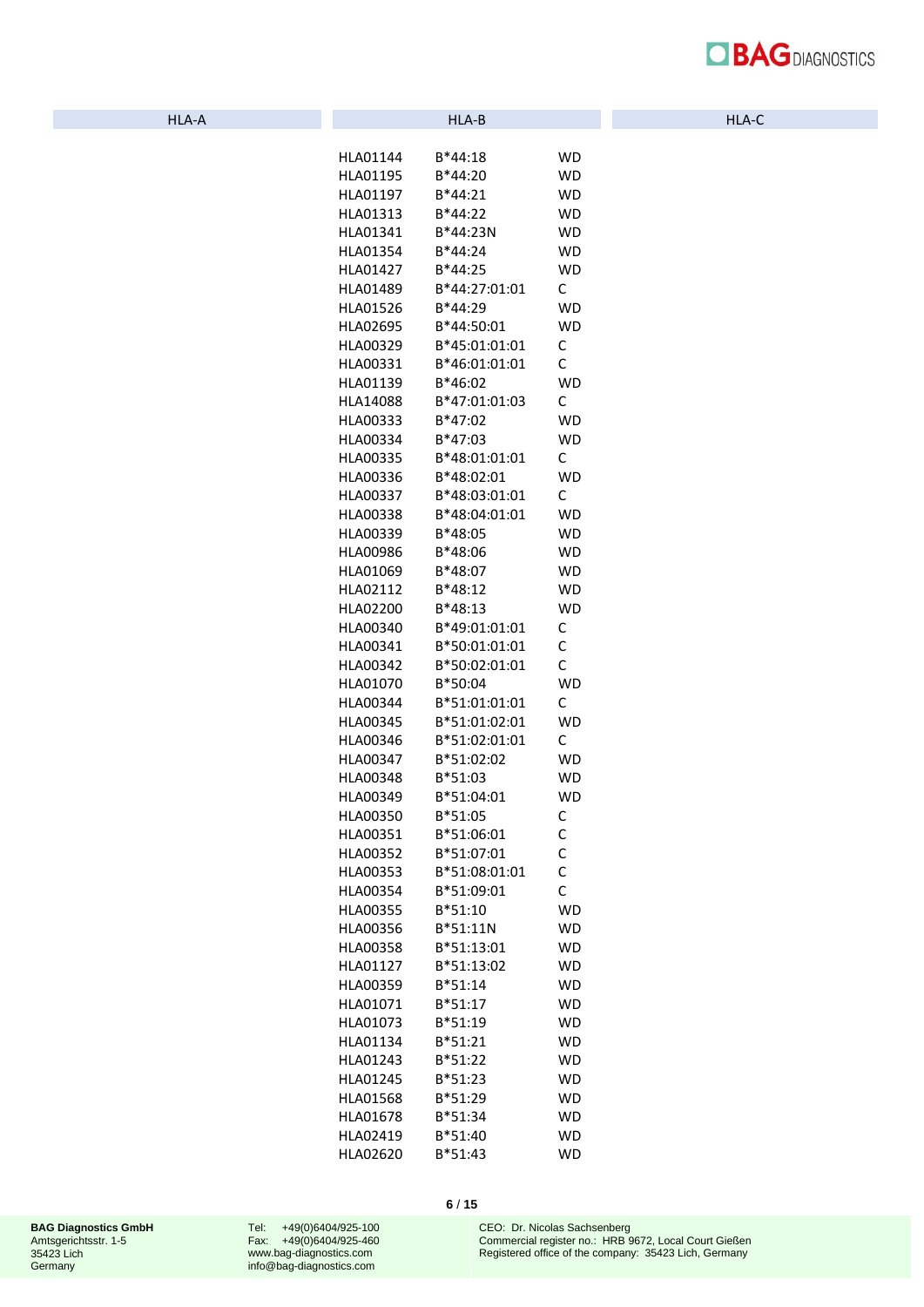

|  | HLA-A |
|--|-------|
|  |       |
|  |       |

| HLA02933 | B*51:49       | WD           |
|----------|---------------|--------------|
| HLA03099 | B*51:50       | WD           |
| HLA03282 | B*51:55       | <b>WD</b>    |
| HLA00362 | B*52:01:01:01 | C            |
| HLA00363 | B*52:01:02:01 | С            |
| HLA01141 | B*52:02:01    | WD           |
| HLA01295 | B*52:03       | WD           |
| HLA01580 | B*52:04       | <b>WD</b>    |
| HLA05223 | B*52:21:01    | <b>WD</b>    |
| HLA00364 | B*53:01:01:01 | $\mathsf{C}$ |
| HLA00365 | B*53:02       | <b>WD</b>    |
| HLA00987 | B*53:04       | WD           |
| HLA01178 | B*53:05:01    | WD           |
| HLA01261 | B*53:06       | <b>WD</b>    |
| HLA00367 | B*54:01:01:01 | C            |
| HLA00368 | B*55:01:01:01 | C            |
| HLA02324 | B*55:01:03    | <b>WD</b>    |
| HLA00369 | B*55:02:01:01 | $\mathsf{C}$ |
| HLA00371 | B*55:04       | WD           |
| HLA00374 | B*55:07       | WD           |
| HLA01553 | $B*55:12$     | <b>WD</b>    |
| HLA02671 | B*55:23       | <b>WD</b>    |
| HLA00376 | B*56:01:01:01 | C            |
| HLA00377 | B*56:02:01:01 | WD           |
| HLA00378 | B*56:03       | WD           |
| HLA00379 | B*56:04:01:01 | WD           |
| HLA01658 | B*56:10       | <b>WD</b>    |
| HLA02043 | B*56:15       | <b>WD</b>    |
|          | B*56:16       | <b>WD</b>    |
| HLA02261 |               |              |
| HLA00381 | B*57:01:01:01 | C            |
| HLA00382 | B*57:02:01    | C            |
| HLA00383 | B*57:03:01:01 | C            |
| HLA00384 | B*57:04:01    | WD           |
| HLA00385 | B*57:05       | WD           |
| HLA01312 | B*58:06       | <b>WD</b>    |
| HLA00389 | B*59:01:01:01 | С            |
| HLA00390 | B*67:01:01    | $\mathsf{C}$ |
| HLA01374 | B*67:02:01:01 | WD           |
| HLA00392 | B*73:01:01:01 | С            |
| HLA00393 | B*78:01:01:01 | C            |
| HLA00395 | B*78:02:02    | <b>WD</b>    |
| HLA00990 | B*78:04       | <b>WD</b>    |
| HLA00398 | B*81:01:01:01 | C            |
| HLA01809 | B*81:02       | <b>WD</b>    |
| HLA00399 | B*82:01:01:01 | C            |
| HLA01188 | B*82:02:01:01 | <b>WD</b>    |

Tel: +49(0)6404/925-100 Fax: +49(0)6404/925-460 [www.bag-diagnostics.com](http://www.bag-diagnostics.com/) [info@bag-diagnostics.com](mailto:info@bag-diagnostics.com)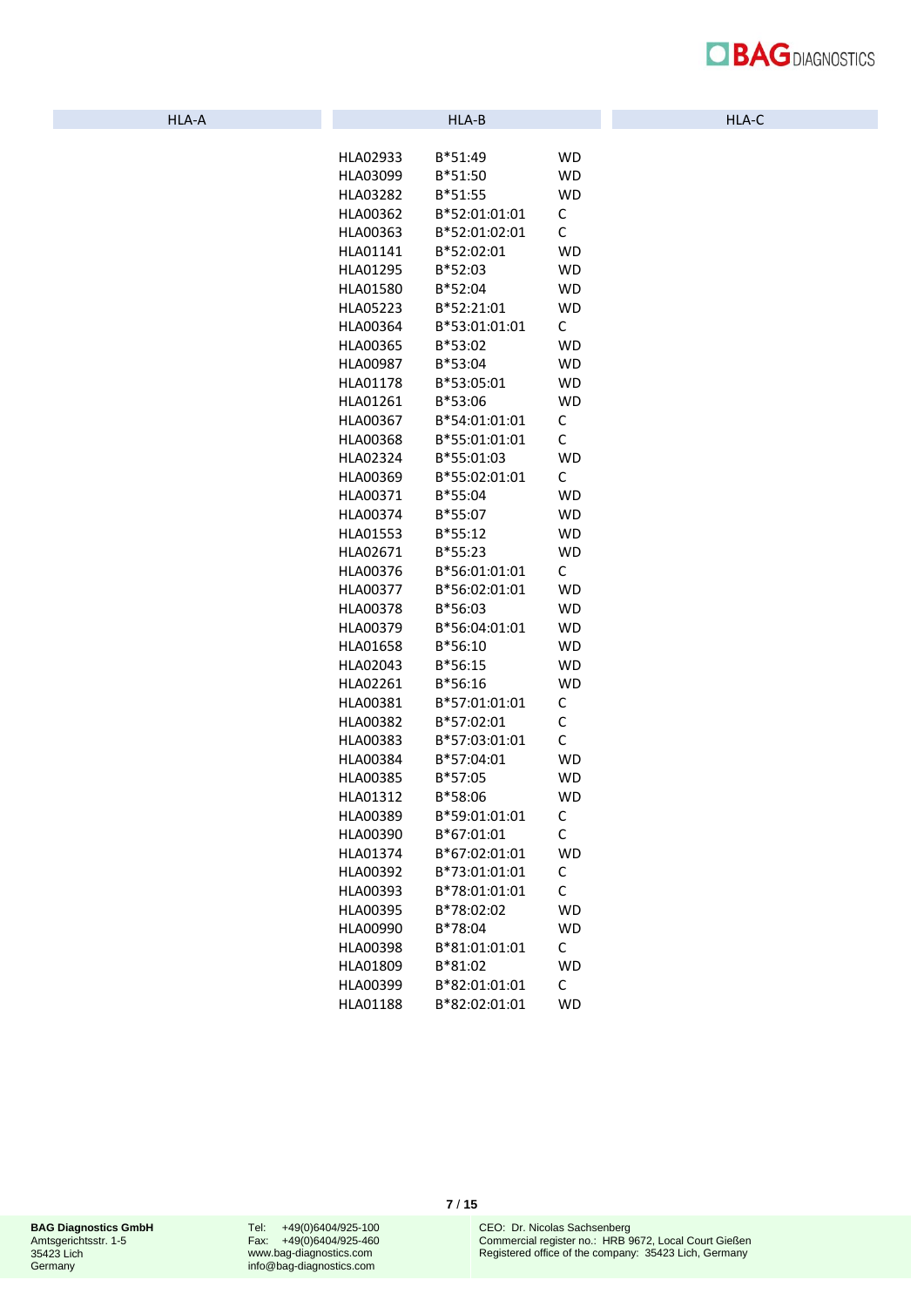

## **HISTO TYPE Rainbow list of Common and Well Defined alleles (CWD) Version 2.1.0 Class II**

The list of alleles is based on CWD 2.0.0 but some alleles listed in the original publication were shown to be sequence errors and some DPA1 common alleles were not included in the CWD list due to the historical infrequency of DPA1 genotyping.

|                      | HLA-DRB1/3/4/5   |              |                      | HLA-DPA1, DPB1   |           |                      | HLA-DQA1, DQB1   |           |
|----------------------|------------------|--------------|----------------------|------------------|-----------|----------------------|------------------|-----------|
| <b>HLA allele ID</b> | Allele           | C/WD         | <b>HLA allele ID</b> | Allele           | C/WD      | <b>HLA allele ID</b> | Allele           | C/WD      |
| <b>HLA00664</b>      | DRB1*01:01:01:01 | C            | HLA00499             | DPA1*01:03:01:01 | C         | HLA00601             | DQA1*01:01:01:01 | C         |
| <b>HLA01598</b>      | DRB1*01:01:02    | C            | HLA06604             | DPA1*01:03:01:02 | C         | HLA01409             | DQA1*01:01:02    | C         |
| <b>HLA00665</b>      | DRB1*01:02:01:01 | C            | <b>HLA06605</b>      | DPA1*01:03:01:03 | С         | HLA00602             | DQA1*01:02:01:01 | C         |
| <b>HLA00667</b>      | DRB1*01:03:01    | C            | HLA06607             | DPA1*01:03:01:04 | C         | HLA00603             | DQA1*01:02:02:01 | <b>WD</b> |
| <b>HLA00668</b>      | DRB1*01:04       | <b>WD</b>    | HLA06606             | DPA1*01:03:01:05 | C         | HLA00604             | DQA1*01:03:01:01 | C         |
| HLA01307             | DRB1*01:07       | <b>WD</b>    | HLA14098             | DPA1*01:03:05    | <b>WD</b> | <b>HLA00605</b>      | DQA1*01:04:01:01 | C         |
| HLA01811             | DRB1*01:11:01    | <b>WD</b>    | HLA00501             | DPA1*01:04       | C         | <b>HLA00606</b>      | DQA1*01:05:01:01 | C         |
| HLA00671             | DRB1*03:01:01:01 | $\mathsf{C}$ | <b>HLA00504</b>      | DPA1*02:01:01:01 | C         | HLA00607             | DQA1*02:01:01:01 | C         |
| <b>HLA00672</b>      | DRB1*03:01:02    | <b>WD</b>    | HLA14197             | DPA1*02:01:01:02 | C         | <b>HLA00608</b>      | DQA1*03:01:01:01 | C         |
| HLA00673             | DRB1*03:02:01    | C            | <b>HLA00505</b>      | DPA1*02:01:02:01 | C         | HLA00610             | DQA1*03:02:01:01 | C         |
| <b>HLA00674</b>      | DRB1*03:02:02    | <b>WD</b>    | <b>HLA00509</b>      | DPA1*02:02:02:01 | C         | HLA00611             | DQA1*03:03:01:01 | C         |
| <b>HLA00675</b>      | DRB1*03:03       | <b>WD</b>    | HLA15619             | DPA1*02:07:01:01 | <b>WD</b> | HLA00612             | DQA1*04:01:01:01 | C         |
| <b>HLA00676</b>      | DRB1*03:04:01    | <b>WD</b>    | HLA17380             | DPA1*02:08       | <b>WD</b> | HLA00613             | DQA1*05:01:01:01 | C         |
| <b>HLA00677</b>      | DRB1*03:05:01    | <b>WD</b>    | HLA00511             | DPA1*03:01:01:01 | C         | HLA00616             | DQA1*05:02       | <b>WD</b> |
| <b>HLA00678</b>      | DRB1*03:06       | <b>WD</b>    | HLA00513             | DPA1*04:01:01:01 | C         | HLA00617             | DQA1*05:03:01:01 | C         |
| <b>HLA00679</b>      | DRB1*03:07:01    | <b>WD</b>    | HLA00514             | DPB1*01:01:01:01 | C         | HLA00619             | DQA1*05:05:01:01 | C         |
| HLA01087             | DRB1*03:15:01    | <b>WD</b>    | <b>HLA00515</b>      | DPB1*01:01:02:01 | C         | HLA02341             | DQA1*05:08       | C         |
| HLA01152             | DRB1*03:16       | <b>WD</b>    | HLA00517             | DPB1*02:01:02:01 | C         | HLA02433             | DQA1*05:09       | <b>WD</b> |
| <b>HLA01557</b>      | DRB1*03:22       | <b>WD</b>    | HLA01473             | DPB1*02:01:04    | <b>WD</b> | HLA00620             | DQA1*06:01:01:01 | <b>WD</b> |
| HLA01614             | DRB1*03:23       | <b>WD</b>    | HLA00519             | DPB1*02:02:01:01 | C         | HLA00622             | DQB1*02:01:01:01 | C         |
| <b>HLA00685</b>      | DRB1*04:01:01:01 | C            | <b>HLA00520</b>      | DPB1*03:01:01:01 | C         | HLA00623             | DQB1*02:02:01:01 | C         |
| <b>HLA00687</b>      | DRB1*04:02:01    | C            | HLA00521             | DPB1*04:01:01:01 | C         | HLA00624             | DQB1*02:03:01    | C         |
| <b>HLA00688</b>      | DRB1*04:03:01:01 | C            | HLA00522             | DPB1*04:02:01:01 | C         | HLA00625             | DQB1*03:01:01:01 | C         |
| HLA01009             | DRB1*04:03:02    | <b>WD</b>    | HLA00523             | DPB1*05:01:01:01 | C         | <b>HLA02688</b>      | DQB1*03:01:03    | <b>WD</b> |
| <b>HLA00689</b>      | DRB1*04:04:01    | C            | <b>HLA00524</b>      | DPB1*06:01:01:01 | C         | <b>HLA03175</b>      | DQB1*03:01:04    | <b>WD</b> |

**8** / **15**

**BAG Diagnostics GmbH** Amtsgerichtsstr. 1-5 35423 Lich **Germany** 

Tel: +49 6404/925-100 Fax: +49 6404/925-460 www.bag-diagnostics.com info@bag-diagnostics.com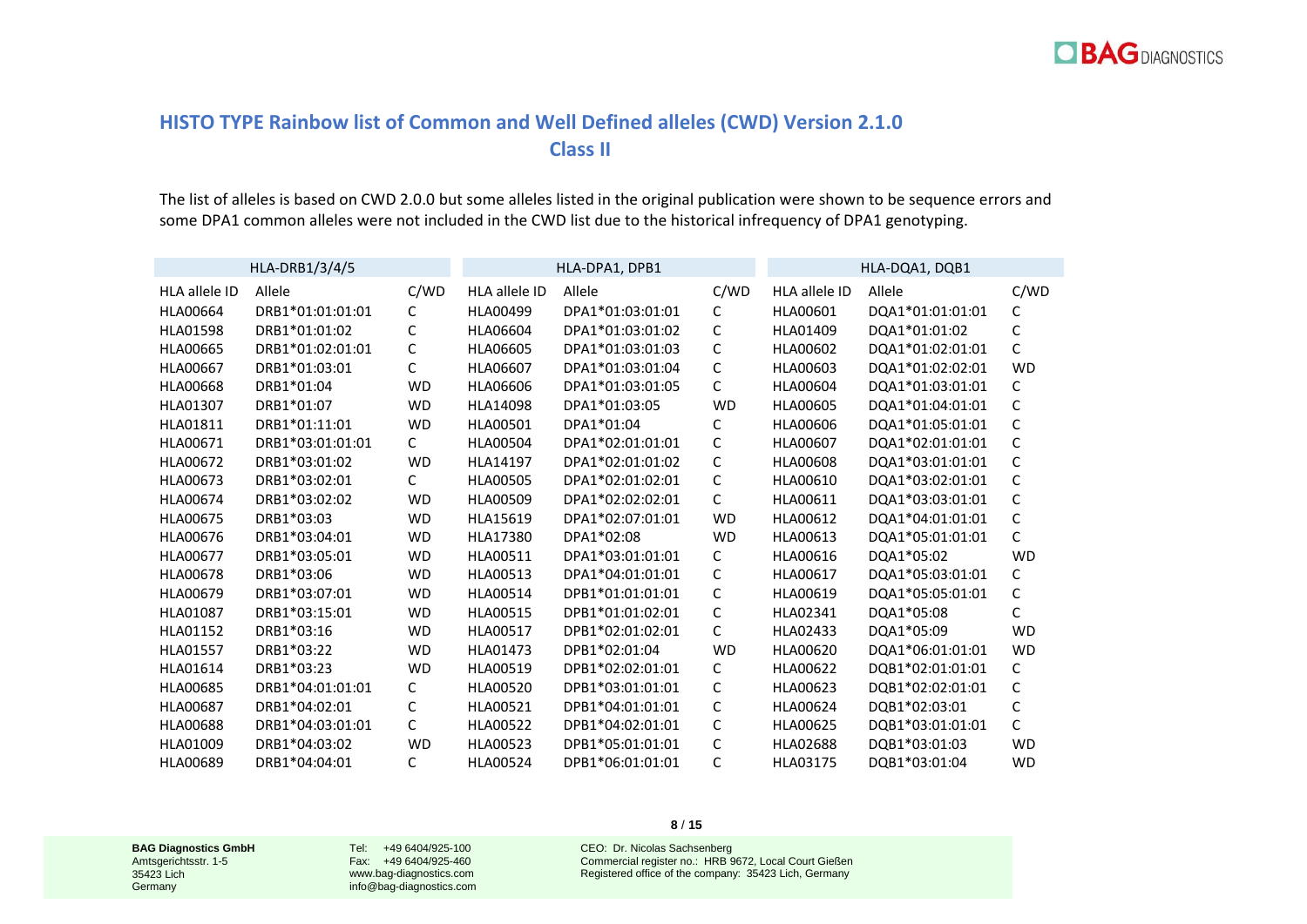|                 | HLA-DRB1/3/4/5   |             |                 | HLA-DPA1, DPB1   |             |          | HLA-DQA1, DQB1   |              |
|-----------------|------------------|-------------|-----------------|------------------|-------------|----------|------------------|--------------|
| HLA00690        | DRB1*04:05:01:01 | $\mathsf C$ | HLA00526        | DPB1*09:01:01    | $\mathsf C$ | HLA00627 | DQB1*03:02:01:01 | $\mathsf C$  |
| HLA00692        | DRB1*04:06:01    | $\mathsf C$ | <b>HLA00527</b> | DPB1*10:01:01:01 | $\mathsf C$ | HLA01770 | DQB1*03:02:02    | <b>WD</b>    |
| HLA00693        | DRB1*04:07:01:01 | C           | HLA00528        | DPB1*11:01:01:01 | $\mathsf C$ | HLA00629 | DQB1*03:03:02:01 | $\mathsf C$  |
| HLA00694        | DRB1*04:08:01    | С           | HLA00530        | DPB1*13:01:01:01 | $\mathsf C$ | HLA00630 | DQB1*03:04:01    | $\mathsf C$  |
| HLA00695        | DRB1*04:09       | C           | HLA00531        | DPB1*14:01:01:01 | $\mathsf C$ | HLA00631 | DQB1*03:05:01    | $\mathsf C$  |
| HLA00696        | DRB1*04:10:01    | C           | HLA00532        | DPB1*15:01:01:01 | $\mathsf C$ | HLA00635 | DQB1*03:09       | $\mathsf C$  |
| HLA00697        | DRB1*04:11:01    | С           | HLA00533        | DPB1*16:01:01:01 | C           | HLA01589 | DQB1*03:13       | <b>WD</b>    |
| HLA00698        | DRB1*04:12       | <b>WD</b>   | HLA00534        | DPB1*17:01:01:01 | C           | HLA02690 | DQB1*03:19:01:01 | $\mathsf C$  |
| HLA00699        | DRB1*04:13       | <b>WD</b>   | HLA00535        | DPB1*18:01:01:01 | $\mathsf C$ | HLA00636 | DQB1*04:01:01:01 | $\mathsf C$  |
| HLA00700        | DRB1*04:14       | <b>WD</b>   | HLA00536        | DPB1*19:01:01:01 | C           | HLA00637 | DQB1*04:02:01:01 | $\mathsf C$  |
| HLA00701        | DRB1*04:15       | <b>WD</b>   | HLA00537        | DPB1*20:01:01:01 | $\mathsf C$ | HLA00638 | DQB1*05:01:01:01 | $\mathsf C$  |
| HLA00702        | DRB1*04:16       | <b>WD</b>   | HLA00539        | DPB1*21:01       | $\mathsf C$ | HLA00639 | DQB1*05:02:01:01 | $\mathsf C$  |
| HLA04408        | DRB1*04:17:02    | C           | HLA00540        | DPB1*22:01:01:01 | <b>WD</b>   | HLA00640 | DQB1*05:03:01:01 | $\mathsf C$  |
| HLA00704        | DRB1*04:18       | <b>WD</b>   | HLA00541        | DPB1*23:01:01:01 | С           | HLA00642 | DQB1*05:04       | $\mathsf C$  |
| HLA00705        | DRB1*04:19       | <b>WD</b>   | HLA00545        | DPB1*26:01:02    | C           | HLA00643 | DQB1*06:01:01:01 | $\mathsf{C}$ |
| <b>HLA00708</b> | DRB1*04:22       | <b>WD</b>   | <b>HLA00546</b> | DPB1*27:01       | C           | HLA00644 | DQB1*06:01:02    | <b>WD</b>    |
| HLA00709        | DRB1*04:23       | <b>WD</b>   | HLA00547        | DPB1*28:01       | $\mathsf C$ | HLA00646 | DQB1*06:02:01:01 | $\mathsf C$  |
| HLA00711        | DRB1*04:25       | <b>WD</b>   | <b>HLA00548</b> | DPB1*29:01       | $\mathsf C$ | HLA00647 | DQB1*06:03:01:01 | $\mathsf C$  |
| HLA00712        | DRB1*04:26       | <b>WD</b>   | HLA00549        | DPB1*30:01:01:01 | $\mathsf C$ | HLA00648 | DQB1*06:04:01:01 | $\mathsf{C}$ |
| HLA01088        | DRB1*04:33       | <b>WD</b>   | HLA00550        | DPB1*31:01:01:01 | $\mathsf C$ | HLA00649 | DQB1*06:05:01    | <b>WD</b>    |
| HLA01235        | DRB1*04:35       | <b>WD</b>   | HLA00552        | DPB1*33:01:01:01 | <b>WD</b>   | HLA00653 | DQB1*06:08:01    | $\mathsf C$  |
| HLA01345        | DRB1*04:38       | C           | HLA00553        | DPB1*34:01:01:01 | C           | HLA00654 | DQB1*06:09:01:01 | $\mathsf{C}$ |
| HLA01454        | DRB1*04:40       | <b>WD</b>   | HLA00554        | DPB1*35:01:01    | С           | HLA00655 | DQB1*06:10       | <b>WD</b>    |
| HLA01459        | DRB1*04:41       | <b>WD</b>   | HLA00555        | DPB1*36:01       | <b>WD</b>   | HLA00656 | DQB1*06:11:01    | <b>WD</b>    |
| HLA01817        | DRB1*04:50       | <b>WD</b>   | <b>HLA00557</b> | DPB1*38:01       | <b>WD</b>   |          |                  |              |
| HLA02039        | DRB1*04:51       | <b>WD</b>   | HLA00558        | DPB1*39:01:01:01 | C           |          |                  |              |
| HLA02305        | DRB1*04:54       | <b>WD</b>   | HLA00559        | DPB1*40:01:01:01 | <b>WD</b>   |          |                  |              |
| HLA00719        | DRB1*07:01:01:01 | C           | HLA00564        | DPB1*45:01       | С           |          |                  |              |
| HLA00721        | DRB1*07:03       | <b>WD</b>   | HLA00565        | DPB1*46:01:01    | $\mathsf C$ |          |                  |              |
| HLA01415        | DRB1*07:05       | <b>WD</b>   | <b>HLA00566</b> | DPB1*47:01:01:01 | <b>WD</b>   |          |                  |              |
| HLA01620        | DRB1*07:07       | <b>WD</b>   | <b>HLA00568</b> | DPB1*49:01:01:01 | <b>WD</b>   |          |                  |              |
| HLA02495        | DRB1*07:11       | <b>WD</b>   | HLA00570        | DPB1*51:01:01:01 | С           |          |                  |              |
| HLA02912        | DRB1*07:13       | <b>WD</b>   | HLA00574        | DPB1*55:01:01:01 | $\mathsf C$ |          |                  |              |
| HLA00723        | DRB1*08:01:01    | С           | HLA00576        | DPB1*57:01       | <b>WD</b>   |          |                  |              |
| HLA00724        | DRB1*08:02:01:01 | C           | HLA00578        | DPB1*59:01       | $\mathsf C$ |          |                  |              |

**9** / **15**

**BAG Diagnostics GmbH** Amtsgerichtsstr. 1-5 35423 Lich Germany

Tel: +49(0)6404/925-100 Fax: +49(0)6404/925-460 [www.bag-diagnostics.com](http://www.bag-diagnostics.com/) [info@bag-diagnostics.com](mailto:info@bag-diagnostics.com)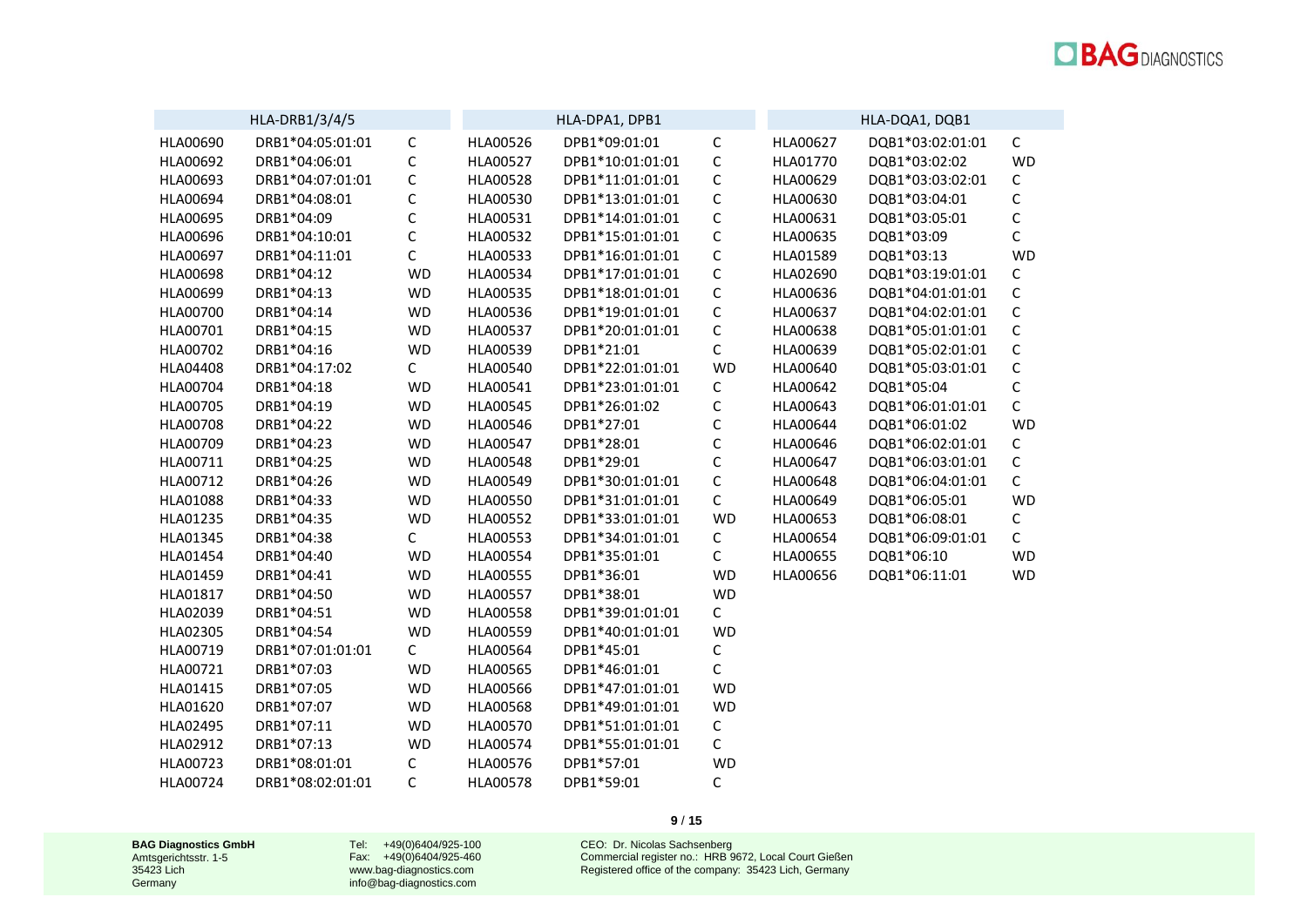

|          | HLA-DRB1/3/4/5   |             |          | HLA-DPA1, DPB1    |              | HLA-DQA1, DQB1 |
|----------|------------------|-------------|----------|-------------------|--------------|----------------|
| HLA01416 | DRB1*08:02:03    | <b>WD</b>   | HLA00582 | DPB1*63:01        | $\mathsf C$  |                |
| HLA00727 | DRB1*08:03:02:01 | С           | HLA00588 | DPB1*69:01:01:01  | <b>WD</b>    |                |
| HLA00728 | DRB1*08:04:01    | С           | HLA00591 | DPB1*72:01:01:01  | <b>WD</b>    |                |
| HLA00729 | DRB1*08:04:02    | WD          | HLA00597 | DPB1*78:01        | <b>WD</b>    |                |
| HLA01414 | DRB1*08:04:04    | C           | HLA00600 | DPB1*81:01:01:01  | С            |                |
| HLA00731 | DRB1*08:05       | WD          | HLA01162 | DPB1*85:01:01:01  | $\mathsf C$  |                |
| HLA00732 | DRB1*08:06       | С           | HLA02046 | DPB1*104:01:01:01 | <b>WD</b>    |                |
| HLA00733 | DRB1*08:07       | С           | HLA02047 | DPB1*105:01:01:01 | $\mathsf{C}$ |                |
| HLA00734 | DRB1*08:08       | WD          | HLA02048 | DPB1*106:01       | <b>WD</b>    |                |
| HLA00735 | DRB1*08:09:01    | WD          |          |                   |              |                |
| HLA00736 | DRB1*08:10       | С           |          |                   |              |                |
| HLA00737 | DRB1*08:11       | $\mathsf C$ |          |                   |              |                |
| HLA00738 | DRB1*08:12       | WD          |          |                   |              |                |
| HLA00739 | DRB1*08:13       | WD          |          |                   |              |                |
| HLA00740 | DRB1*08:14       | <b>WD</b>   |          |                   |              |                |
| HLA00743 | DRB1*08:17       | WD          |          |                   |              |                |
| HLA00744 | DRB1*08:18       | WD          |          |                   |              |                |
| HLA00745 | DRB1*08:19       | <b>WD</b>   |          |                   |              |                |
| HLA00746 | DRB1*08:20       | WD          |          |                   |              |                |
| HLA01814 | DRB1*08:26       | <b>WD</b>   |          |                   |              |                |
| HLA01860 | DRB1*08:28       | WD          |          |                   |              |                |
| HLA00749 | DRB1*09:01:02:01 | C           |          |                   |              |                |
| HLA02018 | DRB1*09:04       | <b>WD</b>   |          |                   |              |                |
| HLA02682 | DRB1*09:06       | <b>WD</b>   |          |                   |              |                |
| HLA00750 | DRB1*10:01:01:01 | С           |          |                   |              |                |
| HLA00751 | DRB1*11:01:01:01 | С           |          |                   |              |                |
| HLA00752 | DRB1*11:01:02    | C           |          |                   |              |                |
| HLA00754 | DRB1*11:02:01:01 | $\mathsf C$ |          |                   |              |                |
| HLA00755 | DRB1*11:03:01    | $\mathsf C$ |          |                   |              |                |
| HLA00756 | DRB1*11:04:01    | С           |          |                   |              |                |
| HLA00757 | DRB1*11:04:02    | $\mathsf C$ |          |                   |              |                |
| HLA00758 | DRB1*11:05       | <b>WD</b>   |          |                   |              |                |
| HLA00759 | DRB1*11:06:01    | C           |          |                   |              |                |
| HLA00760 | DRB1*11:07:01    | <b>WD</b>   |          |                   |              |                |
| HLA00761 | DRB1*11:08:01    | <b>WD</b>   |          |                   |              |                |

Tel: +49(0)6404/925-100 Fax: +49(0)6404/925-460 [www.bag-diagnostics.com](http://www.bag-diagnostics.com/) [info@bag-diagnostics.com](mailto:info@bag-diagnostics.com)

CEO: Dr. Nicolas Sachsenberg Commercial register no.: HRB 9672, Local Court Gießen Registered office of the company: 35423 Lich, Germany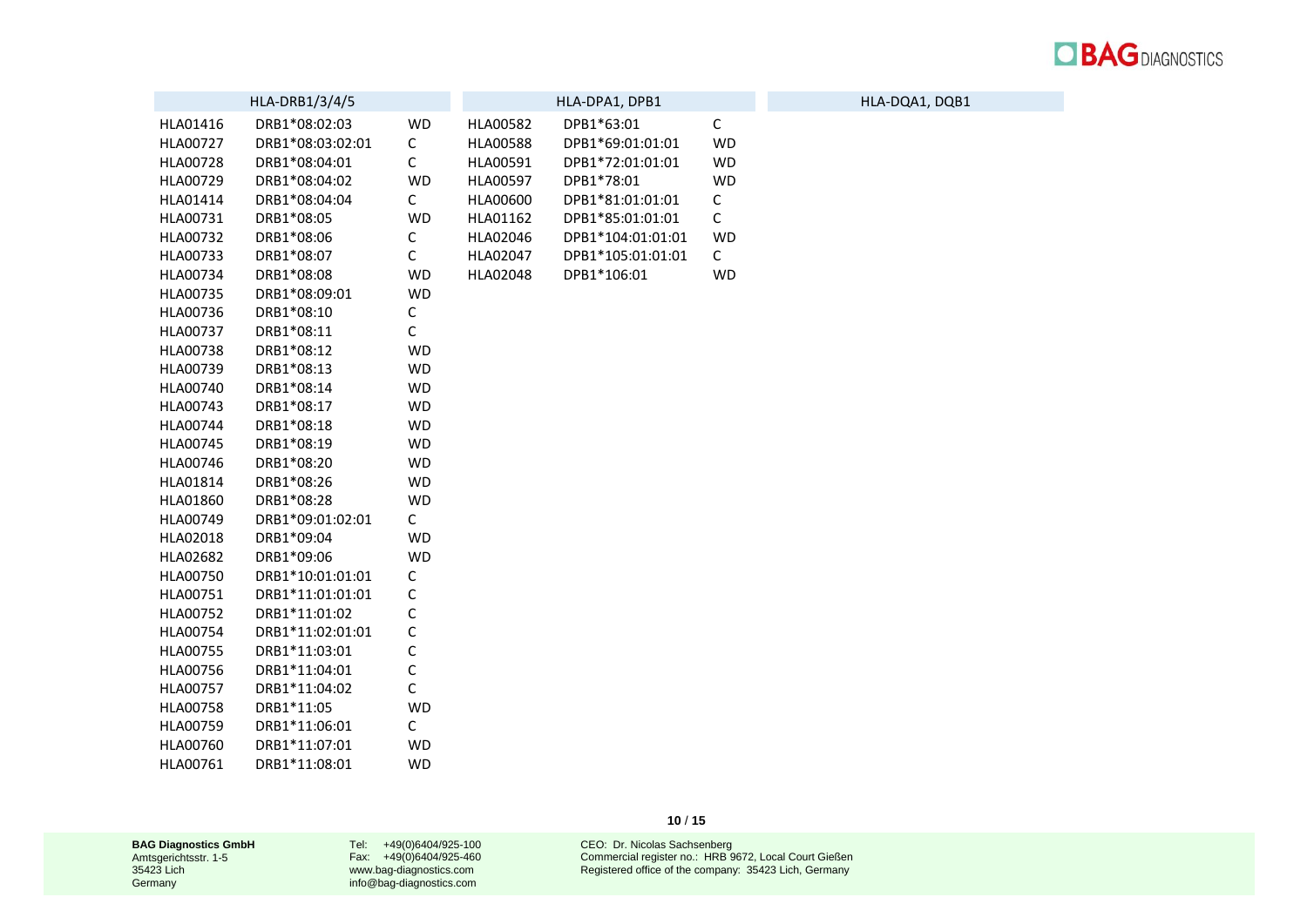

|          | HLA-DRB1/3/4/5   |             | HLA-DPA1, DPB1 | HLA-DQA1, DQB1 |
|----------|------------------|-------------|----------------|----------------|
| HLA00763 | DRB1*11:09       | $\mathsf C$ |                |                |
| HLA00764 | DRB1*11:10:01    | $\mathsf C$ |                |                |
| HLA00765 | DRB1*11:11:01    | $\mathsf C$ |                |                |
| HLA00766 | DRB1*11:12:01    | $\mathsf C$ |                |                |
| HLA00767 | DRB1*11:13:01    | <b>WD</b>   |                |                |
| HLA00768 | DRB1*11:14:01    | <b>WD</b>   |                |                |
| HLA00769 | DRB1*11:15       | $\mathsf C$ |                |                |
| HLA00770 | DRB1*11:16       | <b>WD</b>   |                |                |
| HLA00771 | DRB1*11:17       | $\mathsf C$ |                |                |
| HLA00772 | DRB1*11:18       | <b>WD</b>   |                |                |
| HLA00773 | DRB1*11:19:01    | $\mathsf C$ |                |                |
| HLA00774 | DRB1*11:20       | <b>WD</b>   |                |                |
| HLA00778 | DRB1*11:24:01    | <b>WD</b>   |                |                |
| HLA00779 | DRB1*11:25       | <b>WD</b>   |                |                |
| HLA00782 | DRB1*11:28:01    | <b>WD</b>   |                |                |
| HLA00783 | DRB1*11:29:01    | <b>WD</b>   |                |                |
| HLA00786 | DRB1*11:32       | <b>WD</b>   |                |                |
| HLA00788 | DRB1*11:34       | <b>WD</b>   |                |                |
| HLA01090 | DRB1*11:36       | <b>WD</b>   |                |                |
| HLA01156 | DRB1*11:37:01    | <b>WD</b>   |                |                |
| HLA01273 | DRB1*11:39       | <b>WD</b>   |                |                |
| HLA01447 | DRB1*11:42:01    | <b>WD</b>   |                |                |
| HLA01552 | DRB1*11:43       | <b>WD</b>   |                |                |
| HLA01779 | DRB1*11:45       | <b>WD</b>   |                |                |
| HLA01812 | DRB1*11:47       | WD          |                |                |
| HLA02577 | DRB1*11:56       | <b>WD</b>   |                |                |
| HLA03072 | DRB1*11:66:01    | <b>WD</b>   |                |                |
| HLA03385 | DRB1*11:69       | <b>WD</b>   |                |                |
| HLA00789 | DRB1*12:01:01:01 | С           |                |                |
| HLA00790 | DRB1*12:02:01:01 | С           |                |                |
| HLA00791 | DRB1*12:02:02    | С           |                |                |
| HLA00794 | DRB1*12:04       | <b>WD</b>   |                |                |
| HLA00795 | DRB1*12:05       | <b>WD</b>   |                |                |
| HLA01929 | DRB1*12:10       | <b>WD</b>   |                |                |
| HLA00797 | DRB1*13:01:01:01 | С           |                |                |

Tel: +49(0)6404/925-100 Fax: +49(0)6404/925-460 [www.bag-diagnostics.com](http://www.bag-diagnostics.com/) [info@bag-diagnostics.com](mailto:info@bag-diagnostics.com)

**11** / **15**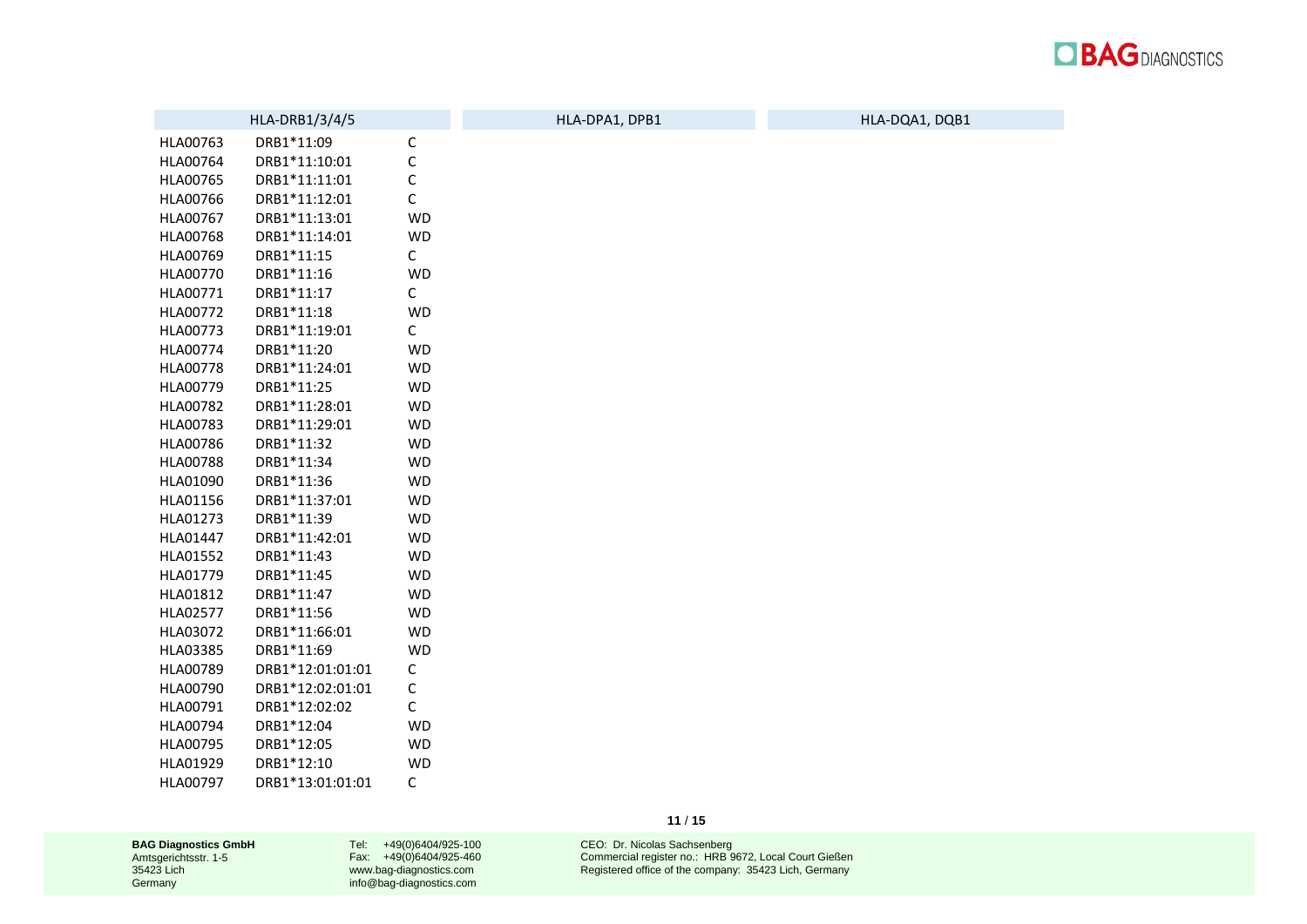

|          | HLA-DRB1/3/4/5   |              | HLA-DPA1, DPB1 | HLA-DQA1, DQB1 |
|----------|------------------|--------------|----------------|----------------|
| HLA01689 | DRB1*13:01:03    | <b>WD</b>    |                |                |
| HLA00798 | DRB1*13:02:01:01 | С            |                |                |
| HLA00799 | DRB1*13:03:01    | $\mathsf C$  |                |                |
| HLA00800 | DRB1*13:03:02    | <b>WD</b>    |                |                |
| HLA00801 | DRB1*13:04       | С            |                |                |
| HLA00802 | DRB1*13:05:01    | $\mathsf C$  |                |                |
| HLA00803 | DRB1*13:06       | <b>WD</b>    |                |                |
| HLA00804 | DRB1*13:07:01    | <b>WD</b>    |                |                |
| HLA00805 | DRB1*13:07:02    | $\mathsf C$  |                |                |
| HLA00806 | DRB1*13:08       | WD           |                |                |
| HLA00807 | DRB1*13:09       | <b>WD</b>    |                |                |
| HLA00808 | DRB1*13:10       | $\mathsf{C}$ |                |                |
| HLA00809 | DRB1*13:11:01    | WD           |                |                |
| HLA00810 | DRB1*13:12:01    | $\mathsf{C}$ |                |                |
| HLA00811 | DRB1*13:13       | <b>WD</b>    |                |                |
| HLA00812 | DRB1*13:14:01    | $\mathsf{C}$ |                |                |
| HLA00813 | DRB1*13:15       | <b>WD</b>    |                |                |
| HLA00814 | DRB1*13:16       | <b>WD</b>    |                |                |
| HLA00815 | DRB1*13:17       | <b>WD</b>    |                |                |
| HLA00816 | DRB1*13:18       | <b>WD</b>    |                |                |
| HLA00817 | DRB1*13:19       | <b>WD</b>    |                |                |
| HLA00818 | DRB1*13:20       | $\mathsf{C}$ |                |                |
| HLA00820 | DRB1*13:22:01    | <b>WD</b>    |                |                |
| HLA00823 | DRB1*13:25       | <b>WD</b>    |                |                |
| HLA00824 | DRB1*13:26:01    | WD           |                |                |
| HLA00825 | DRB1*13:27:01    | <b>WD</b>    |                |                |
| HLA00827 | DRB1*13:29       | <b>WD</b>    |                |                |
| HLA00829 | DRB1*13:31       | <b>WD</b>    |                |                |
| HLA01101 | DRB1*13:36       | WD           |                |                |
| HLA01150 | DRB1*13:37       | <b>WD</b>    |                |                |
| HLA01151 | DRB1*13:38       | <b>WD</b>    |                |                |
| HLA01166 | DRB1*13:39       | <b>WD</b>    |                |                |
| HLA01209 | DRB1*13:40       | <b>WD</b>    |                |                |
| HLA01212 | DRB1*13:41       | <b>WD</b>    |                |                |
| HLA01236 | DRB1*13:42:01    | <b>WD</b>    |                |                |

Tel: +49(0)6404/925-100 Fax: +49(0)6404/925-460 [www.bag-diagnostics.com](http://www.bag-diagnostics.com/) [info@bag-diagnostics.com](mailto:info@bag-diagnostics.com)

**12** / **15**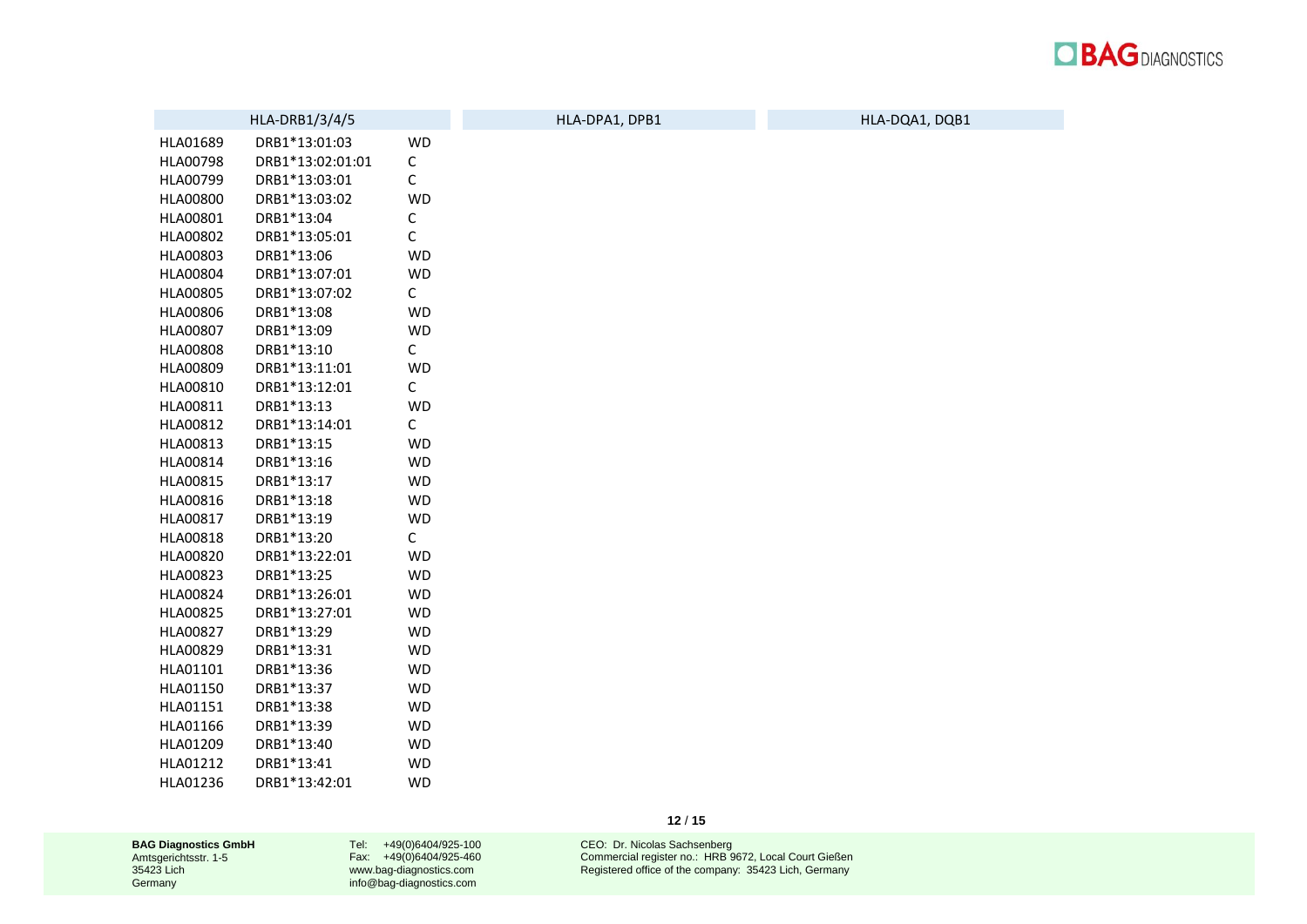

|                 | HLA-DRB1/3/4/5   |             | HLA-DPA1, DPB1 | HLA-DQA1, DQB1 |
|-----------------|------------------|-------------|----------------|----------------|
| HLA01456        | DRB1*13:49       | <b>WD</b>   |                |                |
| HLA01724        | DRB1*13:56       | <b>WD</b>   |                |                |
| HLA01737        | DRB1*13:59       | <b>WD</b>   |                |                |
| HLA01754        | DRB1*13:60       | <b>WD</b>   |                |                |
| HLA02786        | DRB1*13:76       | <b>WD</b>   |                |                |
| HLA03058        | DRB1*13:81       | <b>WD</b>   |                |                |
| HLA03168        | DRB1*13:82       | <b>WD</b>   |                |                |
| HLA00833        | DRB1*14:01:01    | C           |                |                |
| HLA00834        | DRB1*14:02:01:01 | $\mathsf C$ |                |                |
| HLA00835        | DRB1*14:03:01    | C           |                |                |
| HLA00836        | DRB1*14:04:01:01 | $\mathsf C$ |                |                |
| HLA00837        | DRB1*14:05:01:01 | $\mathsf C$ |                |                |
| HLA00838        | DRB1*14:06:01    | $\mathsf C$ |                |                |
| HLA00839        | DRB1*14:07:01    | $\mathsf C$ |                |                |
| HLA00840        | DRB1*14:08       | <b>WD</b>   |                |                |
| HLA00841        | DRB1*14:09       | <b>WD</b>   |                |                |
| HLA00842        | DRB1*14:10       | <b>WD</b>   |                |                |
| HLA00843        | DRB1*14:11       | <b>WD</b>   |                |                |
| HLA00844        | DRB1*14:12:01    | <b>WD</b>   |                |                |
| HLA00845        | DRB1*14:13       | <b>WD</b>   |                |                |
| HLA00846        | DRB1*14:14       | <b>WD</b>   |                |                |
| HLA00847        | DRB1*14:15       | <b>WD</b>   |                |                |
| HLA00848        | DRB1*14:16       | <b>WD</b>   |                |                |
| HLA00849        | DRB1*14:17       | C           |                |                |
| HLA00850        | DRB1*14:18       | С           |                |                |
| HLA00851        | DRB1*14:19       | <b>WD</b>   |                |                |
| HLA00852        | DRB1*14:20       | <b>WD</b>   |                |                |
| HLA00853        | DRB1*14:21       | <b>WD</b>   |                |                |
| HLA00854        | DRB1*14:22       | <b>WD</b>   |                |                |
| <b>HLA00856</b> | DRB1*14:24       | C           |                |                |
| HLA00857        | DRB1*14:25:01    | <b>WD</b>   |                |                |
| HLA00860        | DRB1*14:28       | <b>WD</b>   |                |                |
| HLA00861        | DRB1*14:29       | <b>WD</b>   |                |                |
| HLA01011        | DRB1*14:33       | <b>WD</b>   |                |                |
| HLA01734        | DRB1*14:48       | <b>WD</b>   |                |                |

Tel: +49(0)6404/925-100 Fax: +49(0)6404/925-460 [www.bag-diagnostics.com](http://www.bag-diagnostics.com/) [info@bag-diagnostics.com](mailto:info@bag-diagnostics.com)

CEO: Dr. Nicolas Sachsenberg Commercial register no.: HRB 9672, Local Court Gießen Registered office of the company: 35423 Lich, Germany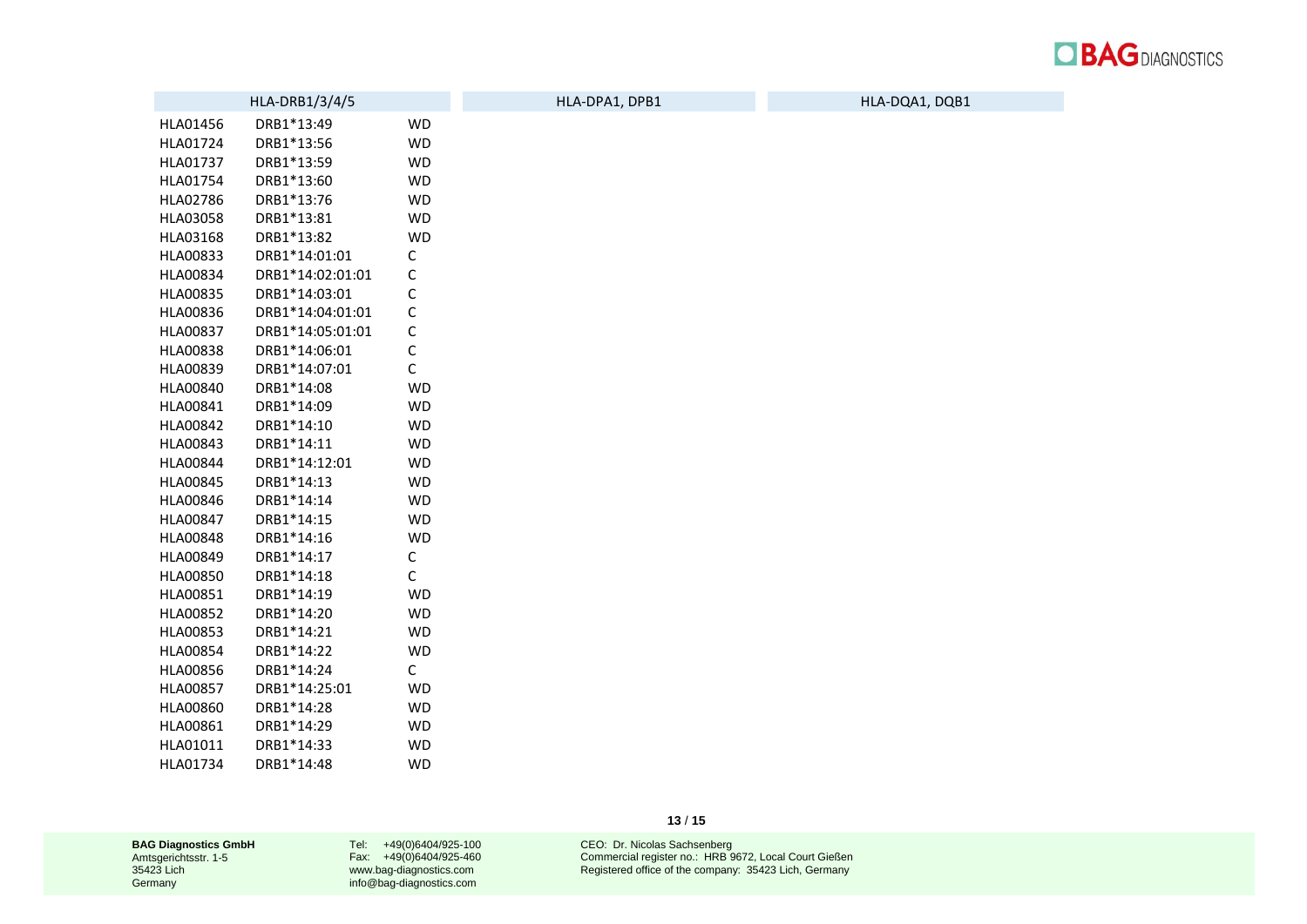

|                 | HLA-DRB1/3/4/5   |              | HLA-DPA1, DPB1 | HLA-DQA1, DQB1 |
|-----------------|------------------|--------------|----------------|----------------|
| HLA02371        | DRB1*14:54:01:01 | $\mathsf{C}$ |                |                |
| HLA02572        | DRB1*14:61       | <b>WD</b>    |                |                |
| HLA03041        | DRB1*14:70       | <b>WD</b>    |                |                |
| <b>HLA00865</b> | DRB1*15:01:01:01 | С            |                |                |
| HLA00867        | DRB1*15:02:01:01 | C            |                |                |
| HLA00868        | DRB1*15:02:02    | $\mathsf C$  |                |                |
| HLA00870        | DRB1*15:03:01:01 | $\mathsf C$  |                |                |
| HLA00871        | DRB1*15:04       | $\mathsf C$  |                |                |
| HLA00873        | DRB1*15:06:01    | $\mathsf C$  |                |                |
| HLA00874        | DRB1*15:07:01    | <b>WD</b>    |                |                |
| HLA01211        | DRB1*15:10       | <b>WD</b>    |                |                |
| HLA01340        | DRB1*15:11:01    | <b>WD</b>    |                |                |
| HLA01842        | DRB1*15:14       | <b>WD</b>    |                |                |
| HLA02326        | DRB1*15:18       | WD           |                |                |
| HLA02571        | DRB1*15:20       | WD           |                |                |
| HLA02575        | DRB1*15:22       | <b>WD</b>    |                |                |
| HLA03033        | DRB1*15:23       | <b>WD</b>    |                |                |
| HLA03035        | DRB1*15:24       | <b>WD</b>    |                |                |
| HLA04365        | DRB1*15:38       | WD           |                |                |
| HLA00876        | DRB1*16:01:01    | С            |                |                |
| <b>HLA00878</b> | DRB1*16:02:01:01 | С            |                |                |
| HLA00881        | DRB1*16:04:01    | $\mathsf C$  |                |                |
| HLA00882        | DRB1*16:05:01    | <b>WD</b>    |                |                |
| HLA00884        | DRB1*16:07       | $\mathsf{C}$ |                |                |
| HLA02345        | DRB1*16:10:01    | WD           |                |                |
| HLA03043        | DRB1*16:12       | <b>WD</b>    |                |                |
| HLA00887        | DRB3*01:01:02:01 | $\mathsf{C}$ |                |                |
| HLA00890        | DRB3*01:02       | <b>WD</b>    |                |                |
| HLA00891        | DRB3*01:03       | WD           |                |                |
| HLA00894        | DRB3*02:01       | С            |                |                |
| HLA00895        | DRB3*02:02:01:01 | $\mathsf C$  |                |                |
| HLA01157        | DRB3*02:10       | $\mathsf C$  |                |                |
| HLA01165        | DRB3*02:11       | <b>WD</b>    |                |                |
| HLA01570        | DRB3*02:17       | WD           |                |                |
| HLA03574        | DRB3*02:24       | С            |                |                |

Tel: +49(0)6404/925-100 Fax: +49(0)6404/925-460 [www.bag-diagnostics.com](http://www.bag-diagnostics.com/) [info@bag-diagnostics.com](mailto:info@bag-diagnostics.com)

**14** / **15**